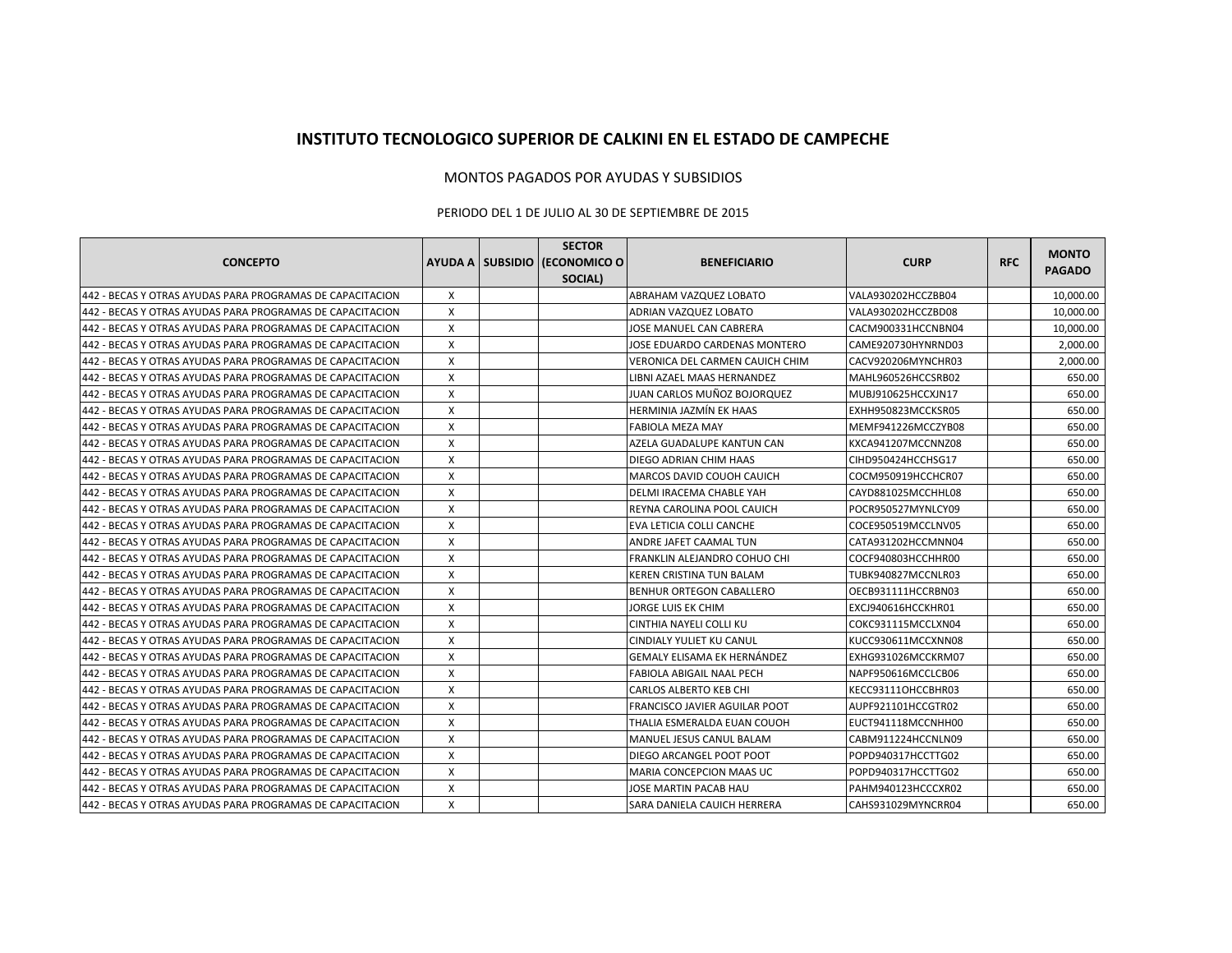| 442 - BECAS Y OTRAS AYUDAS PARA PROGRAMAS DE CAPACITACION | X        | ELVIS MISAEL ESTRELLA ALMEYDA    | EEAE890303HCCSLL07 | 650.00 |
|-----------------------------------------------------------|----------|----------------------------------|--------------------|--------|
| 442 - BECAS Y OTRAS AYUDAS PARA PROGRAMAS DE CAPACITACION | X        | DOLORES DEL ROSARIO LOPEZ UC     | LOUD960117MCCPCL05 | 650.00 |
| 442 - BECAS Y OTRAS AYUDAS PARA PROGRAMAS DE CAPACITACION | X        | ERIC ADRIAN ALCOCER SIMA         | AOSE960516HCCLMR09 | 650.00 |
| 442 - BECAS Y OTRAS AYUDAS PARA PROGRAMAS DE CAPACITACION | X        | JOSE REYNALDO CEH POOT           | CEPR951126HCCHTY00 | 650.00 |
| 442 - BECAS Y OTRAS AYUDAS PARA PROGRAMAS DE CAPACITACION | X        | OSWALDO HERNAN CANUL CONTRERAS   | CXCO951010HCCNNS00 | 650.00 |
| 442 - BECAS Y OTRAS AYUDAS PARA PROGRAMAS DE CAPACITACION | X        | INGRID KARINA CAN MAS            | CAMI960726MCCNSN05 | 650.00 |
| 442 - BECAS Y OTRAS AYUDAS PARA PROGRAMAS DE CAPACITACION | X        | JOSUE OSEAS TUN CHI              | TUCJ950910HCCNHS04 | 650.00 |
| 442 - BECAS Y OTRAS AYUDAS PARA PROGRAMAS DE CAPACITACION | X        | LUIS DANIEL POOT TUN             | POTL950615HCCTNS09 | 650.00 |
| 442 - BECAS Y OTRAS AYUDAS PARA PROGRAMAS DE CAPACITACION | $\times$ | NORA ANDREA PECH DOMINGUEZ       | PEDN960801MCCCMR06 | 650.00 |
| 442 - BECAS Y OTRAS AYUDAS PARA PROGRAMAS DE CAPACITACION | X        | MIGUEL ALEJANDRO XOOL CHI        | CEUM930330HQRNCG08 | 650.00 |
| 442 - BECAS Y OTRAS AYUDAS PARA PROGRAMAS DE CAPACITACION | X        | LUCIA GUADALUPE CHE BE           | CEBL950825MCCHXC02 | 650.00 |
| 442 - BECAS Y OTRAS AYUDAS PARA PROGRAMAS DE CAPACITACION | X        | LILIA JACQUELINE CHI TUZ         | CITL950906MCCHZL05 | 650.00 |
| 442 - BECAS Y OTRAS AYUDAS PARA PROGRAMAS DE CAPACITACION | X        | LUIS FERNANDO DZUL MENDOZA       | DUML951109HYNZNS09 | 650.00 |
| 442 - BECAS Y OTRAS AYUDAS PARA PROGRAMAS DE CAPACITACION | X        | FRANCISCO JAVIER CAN ESCAMILLA   | AEGF920418HCCKTR07 | 650.00 |
| 442 - BECAS Y OTRAS AYUDAS PARA PROGRAMAS DE CAPACITACION | X        | EDSON MAGDALENO NAAL CHI         | NACE941110HCCLHD09 | 650.00 |
| 442 - BECAS Y OTRAS AYUDAS PARA PROGRAMAS DE CAPACITACION | X        | RICARDO BOJORQUEZ BACAB          | BOBR941106HCCJCC05 | 650.00 |
| 442 - BECAS Y OTRAS AYUDAS PARA PROGRAMAS DE CAPACITACION | X        | LUIS ALBERTO AKE CHE             | AECL940417HCCKHS03 | 650.00 |
| 442 - BECAS Y OTRAS AYUDAS PARA PROGRAMAS DE CAPACITACION | X        | JOSE ALFREDO MAY DZUL            | MADA930610HCCYZL01 | 650.00 |
| 442 - BECAS Y OTRAS AYUDAS PARA PROGRAMAS DE CAPACITACION | X        | JENRY OMAR DZIB CANUL            | DICJ930927HCCZNN03 | 650.00 |
| 442 - BECAS Y OTRAS AYUDAS PARA PROGRAMAS DE CAPACITACION | X        | MANUEL ALFONSO CANCHE DE LA CRUZ | CACM940801HCCNRN09 | 650.00 |
| 442 - BECAS Y OTRAS AYUDAS PARA PROGRAMAS DE CAPACITACION | X        | DIEGO DE JESUS HUCHIN CANUL      | HUCD940824HCCCNG06 | 650.00 |
| 442 - BECAS Y OTRAS AYUDAS PARA PROGRAMAS DE CAPACITACION | X        | JENI VERONICA PECH MIS           | PEMJ920117MCCCSN04 | 650.00 |
| 442 - BECAS Y OTRAS AYUDAS PARA PROGRAMAS DE CAPACITACION | X        | ABELARDO DE JESUS POOL UC        | POUA941015HYNLCB01 | 650.00 |
| 442 - BECAS Y OTRAS AYUDAS PARA PROGRAMAS DE CAPACITACION | X        | <b>ISAI ABIMAEL TUN TUN</b>      | TUTI940927HCCNNS07 | 650.00 |
| 442 - BECAS Y OTRAS AYUDAS PARA PROGRAMAS DE CAPACITACION | X        | JOSE GAUDENCIO MISS KU           | MIKG921102HCCSXD03 | 650.00 |
| 442 - BECAS Y OTRAS AYUDAS PARA PROGRAMAS DE CAPACITACION | X        | NANCY MARIMAR NAAL POOT          | NAPN940125MCCLTN05 | 650.00 |
| 442 - BECAS Y OTRAS AYUDAS PARA PROGRAMAS DE CAPACITACION | X        | VICTOR ANTONIO CHAC MARTIN       | CAMV931223HYNHRC04 | 650.00 |
| 442 - BECAS Y OTRAS AYUDAS PARA PROGRAMAS DE CAPACITACION | X        | DALIA DEL SOCORRO PUC CHI        | PUCD940517MCCCHL17 | 650.00 |
| 442 - BECAS Y OTRAS AYUDAS PARA PROGRAMAS DE CAPACITACION | X        | SERGIO GABRIEL OSALDE FERNANDEZ  | OAFS941027HYNSRR02 | 650.00 |
| 442 - BECAS Y OTRAS AYUDAS PARA PROGRAMAS DE CAPACITACION | X        | SERGIO MOISES EK UITZ            | EXUS940720HCCKTR08 | 650.00 |
| 442 - BECAS Y OTRAS AYUDAS PARA PROGRAMAS DE CAPACITACION | X        | CARLOS MISAEL CAHUICH CHI        | CACC940415HCCHHR06 | 650.00 |
| 442 - BECAS Y OTRAS AYUDAS PARA PROGRAMAS DE CAPACITACION | X        | CARLOS HUMBERTO PECH CAMAS       | PECC940212HCCCMR00 | 650.00 |
| 442 - BECAS Y OTRAS AYUDAS PARA PROGRAMAS DE CAPACITACION | X        | ALICIA TURRIZA AKE               | TUAA940223MCCRKL01 | 650.00 |
| 442 - BECAS Y OTRAS AYUDAS PARA PROGRAMAS DE CAPACITACION | X        | <b>ISRAEL ANTONIO COHUO AKE</b>  | COAI950405HCCHKS05 | 650.00 |
| 442 - BECAS Y OTRAS AYUDAS PARA PROGRAMAS DE CAPACITACION | X        | FREDDY LEONEL UC DZIB            | UXDF940112HCCCZR04 | 650.00 |
| 442 - BECAS Y OTRAS AYUDAS PARA PROGRAMAS DE CAPACITACION | X        | DANIEL ALBERTO ARANDA CHI        | AACD850922HYNRHN03 | 650.00 |
| 442 - BECAS Y OTRAS AYUDAS PARA PROGRAMAS DE CAPACITACION | X        | JOSE RAFAEL TAMAY CHUC           | TACR930701HCCMHF02 | 650.00 |
| 442 - BECAS Y OTRAS AYUDAS PARA PROGRAMAS DE CAPACITACION | X        | MARCOS ALBERTO CAN NAAL          | CANM930103HCCNLR08 | 650.00 |
| 442 - BECAS Y OTRAS AYUDAS PARA PROGRAMAS DE CAPACITACION | X        | JORGE ALBERTO MAY PUC            | MAPJ930114HCCYCR02 | 650.00 |
| 442 - BECAS Y OTRAS AYUDAS PARA PROGRAMAS DE CAPACITACION | X        | WENDY BEATRIZ UH TUN             | UXTW920602MCCHNN05 | 650.00 |
| 442 - BECAS Y OTRAS AYUDAS PARA PROGRAMAS DE CAPACITACION | X        | JONATHAN ISRAEL GARCIA BALAM     | GABJ930507HYNRLN06 | 650.00 |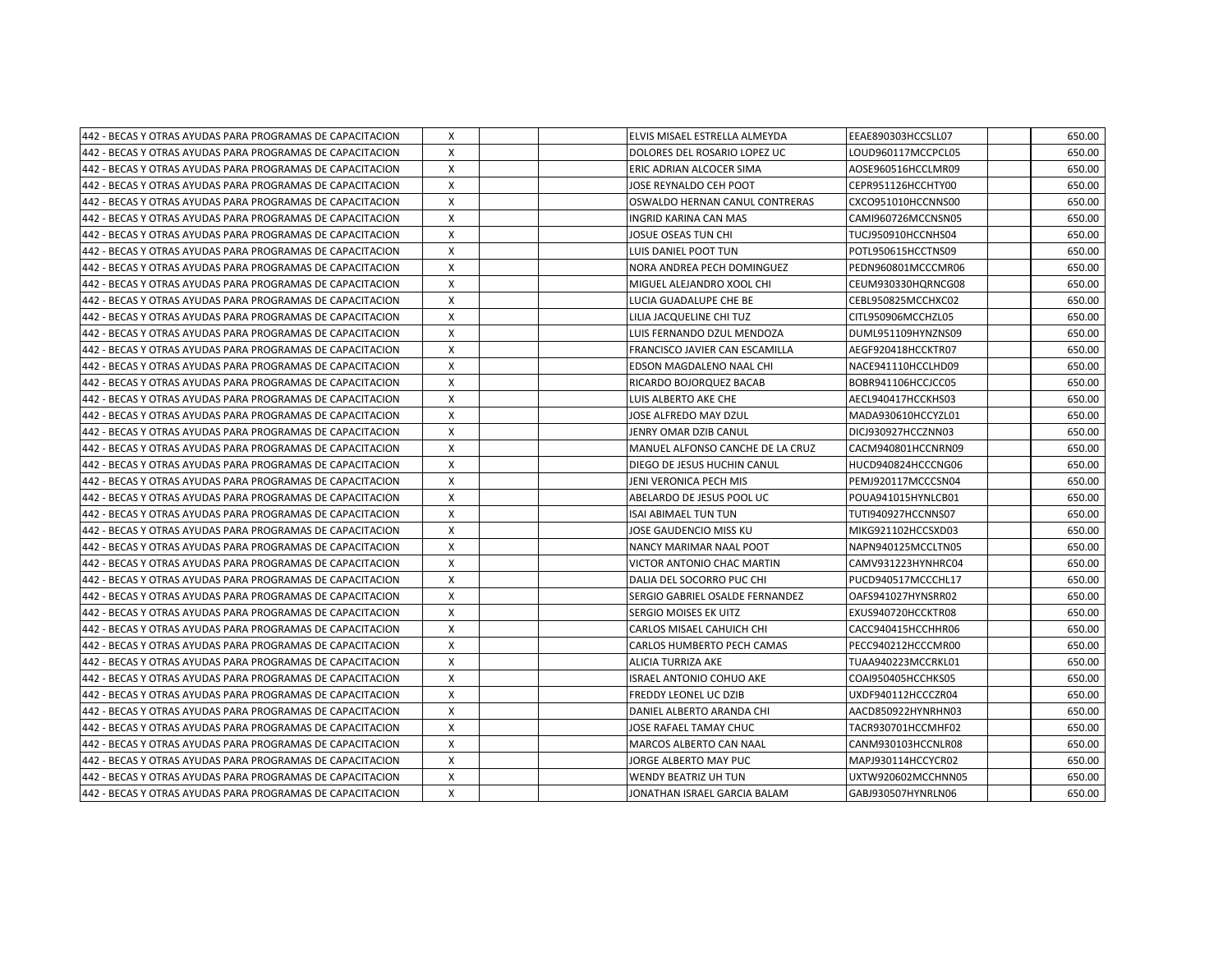| 442 - BECAS Y OTRAS AYUDAS PARA PROGRAMAS DE CAPACITACION  | X                         |  | ARSENIO RAFAEL CAAMAL CANUL     | CXCA950210HCCMNR03 | 650.00 |
|------------------------------------------------------------|---------------------------|--|---------------------------------|--------------------|--------|
| 442 - BECAS Y OTRAS AYUDAS PARA PROGRAMAS DE CAPACITACION  | X                         |  | CARLOS ALBERTO POOT CHAN        | POCC941028HCCTHR09 | 650.00 |
| 442 - BECAS Y OTRAS AYUDAS PARA PROGRAMAS DE CAPACITACION  | X                         |  | ARIANNA ABIGAIL CHI DZIB        | CIDA950721MCCHZR08 | 650.00 |
| 442 - BECAS Y OTRAS AYUDAS PARA PROGRAMAS DE CAPACITACION  | X                         |  | OLIVIA DEL CARMEN MADERO DZIB   | MADO950819MCCDZL15 | 650.00 |
| 442 - BECAS Y OTRAS AYUDAS PARA PROGRAMAS DE CAPACITACION  | X                         |  | ENRIQUE MANUEL AKE UCAN         | AEUE930417HCCKCN05 | 650.00 |
| 442 - BECAS Y OTRAS AYUDAS PARA PROGRAMAS DE CAPACITACION  | X                         |  | CELIA MARIA DEL VALLE HERRERA   | VAHC940918MGRLRL07 | 650.00 |
| 442 - BECAS Y OTRAS AYUDAS PARA PROGRAMAS DE CAPACITACION  | x                         |  | MAYRA GUADALUPE FERRAEZ MUT     | FEMM921103MCCRTY01 | 650.00 |
| 442 - BECAS Y OTRAS AYUDAS PARA PROGRAMAS DE CAPACITACION  | X                         |  | LUIS FERNANDO DZIB PAT          | DIPL940925HCCZTS08 | 650.00 |
| 442 - BECAS Y OTRAS AYUDAS PARA PROGRAMAS DE CAPACITACION  | X                         |  | JAIME IVAN KU MUKUL             | KUMJ960324HCCXKM05 | 650.00 |
| 442 - BECAS Y OTRAS AYUDAS PARA PROGRAMAS DE CAPACITACION  | x                         |  | ERIKA DE LA CRUZ BALAM KUMUL    | BAKE960503MYNLMR00 | 650.00 |
| 442 - BECAS Y OTRAS AYUDAS PARA PROGRAMAS DE CAPACITACION  | Χ                         |  | RUBI ESMERALDA UICAB COLLI      | UICR960428MCCCLB05 | 650.00 |
| 442 - BECAS Y OTRAS AYUDAS PARA PROGRAMAS DE CAPACITACION  | X                         |  | SERGIO IVÁN BRITO CITUK         | BICS940714HYNRTR05 | 650.00 |
| 442 - BECAS Y OTRAS AYUDAS PARA PROGRAMAS DE CAPACITACION  | X                         |  | ANA BEATRIZ MARTIN MARTIN       | MAMA900808MYNRRN06 | 650.00 |
| 442 - BECAS Y OTRAS AYUDAS PARA PROGRAMAS DE CAPACITACION  | X                         |  | ROMMEL VLADIMIR UICAB NOH       | UINR940222HCCCHM04 | 650.00 |
| 442 - BECAS Y OTRAS AYUDAS PARA PROGRAMAS DE CAPACITACION  | X                         |  | ANGEL JESUS UC CASANOVA         | UXCA860904HYNCSN03 | 650.00 |
| 442 - BECAS Y OTRAS AYUDAS PARA PROGRAMAS DE CAPACITACION  | X                         |  | MIRIAM GUADALUPE CHI VILLANUEVA | CIVM931214MCCHLR06 | 650.00 |
| 442 - BECAS Y OTRAS AYUDAS PARA PROGRAMAS DE CAPACITACION  | X                         |  | MARIA LUISA CAUICH EK           | CAEL910902MCCCKS00 | 650.00 |
| 442 - BECAS Y OTRAS AYUDAS PARA PROGRAMAS DE CAPACITACION  | X                         |  | NATANAEL PUC CANUL              | PUCN880104HCCCNT01 | 650.00 |
| 442 - BECAS Y OTRAS AYUDAS PARA PROGRAMAS DE CAPACITACION  | $\boldsymbol{\mathsf{X}}$ |  | MAYRA BEATRIZ DZIB CHIN         | DICM940626MCCZHY05 | 650.00 |
| 442 - BECAS Y OTRAS AYUDAS PARA PROGRAMAS DE CAPACITACION  | x                         |  | ANA GABRIELA CALAN BALAN        | CABA931006MCCLLN07 | 650.00 |
| 442 - BECAS Y OTRAS AYUDAS PARA PROGRAMAS DE CAPACITACION  | X                         |  | NELDA DEL CARMEN CAN EK         | CAEN940714MCCNKL04 | 650.00 |
| 442 - BECAS Y OTRAS AYUDAS PARA PROGRAMAS DE CAPACITACION  | X                         |  | ARACELI DEL SOCORRO CAAMAL CHAN | CXCA930906MCCMHR02 | 650.00 |
| 442 - BECAS Y OTRAS AYUDAS PARA PROGRAMAS DE CAPACITACION  | x                         |  | KARLA PAOLA YAM UICAB           | YAUK940409MCCMCR07 | 650.00 |
| 442 - BECAS Y OTRAS AYUDAS PARA PROGRAMAS DE CAPACITACION  | Χ                         |  | <b>MARCOS ALBERTO CHAN EK</b>   | CAEM940406HCCHKR03 | 650.00 |
| 442 - BECAS Y OTRAS AYUDAS PARA PROGRAMAS DE CAPACITACION  | X                         |  | LAYDA ARELI CAUICH UC           | CAUL930819MCCCCY04 | 650.00 |
| 442 - BECAS Y OTRAS AYUDAS PARA PROGRAMAS DE CAPACITACION  | X                         |  | FATIMA INDIRA CAUICH NAAL       | CANF921224MCCCLT03 | 650.00 |
| 442 - BECAS Y OTRAS AYUDAS PARA PROGRAMAS DE CAPACITACION  | X                         |  | MARIA DE ATOCHA LOPEZ UC        | LOUA940110MCCPCT02 | 650.00 |
| 442 - BECAS Y OTRAS AYUDAS PARA PROGRAMAS DE CAPACITACION  | X                         |  | ROSA MARIA CAN EK               | CAER930503MCCNKS09 | 650.00 |
| 442 - BECAS Y OTRAS AYUDAS PARA PROGRAMAS DE CAPACITACION  | X                         |  | ERICK AMIR UC NOYOLA            | UXNE930616HQRCYR04 | 650.00 |
| 442 - BECAS Y OTRAS AYUDAS PARA PROGRAMAS DE CAPACITACION  | Χ                         |  | ROQUE JESUS KANTUN CAUICH       | KACR930408HCCNCQ01 | 650.00 |
| 1442 - BECAS Y OTRAS AYUDAS PARA PROGRAMAS DE CAPACITACION | X                         |  | JOSE DANIEL CHI SULUB           | CATD860218HYNCZN03 | 650.00 |
| 1442 - BECAS Y OTRAS AYUDAS PARA PROGRAMAS DE CAPACITACION | X                         |  | <b>FAUSTO ADRIAN MIS KU</b>     | MIKF920723HCCSXS07 | 650.00 |
| 1442 - BECAS Y OTRAS AYUDAS PARA PROGRAMAS DE CAPACITACION | X                         |  | JOSE REYMUNDO TZEEK KANTUN      | TEKR930126HCCZNY03 | 650.00 |
| 442 - BECAS Y OTRAS AYUDAS PARA PROGRAMAS DE CAPACITACION  | X                         |  | YENIFER AZENETH CAHUICH EK      | CAEY931102MCCHKN03 | 650.00 |
| 442 - BECAS Y OTRAS AYUDAS PARA PROGRAMAS DE CAPACITACION  | X                         |  | <b>GUSTAVO IVAN QUEH PECH</b>   | QUPG910920HCCHCS01 | 650.00 |
| 442 - BECAS Y OTRAS AYUDAS PARA PROGRAMAS DE CAPACITACION  | Χ                         |  | LIDIA MARIA CHI COHUO           | CICL930327MCCHHD06 | 650.00 |
| 442 - BECAS Y OTRAS AYUDAS PARA PROGRAMAS DE CAPACITACION  | Χ                         |  | PAMELA CAROLINA BAAS RODRIGUEZ  | BARP930902MYNSDM00 | 650.00 |
| 442 - BECAS Y OTRAS AYUDAS PARA PROGRAMAS DE CAPACITACION  | X                         |  | PATRICIA ISABEL BALAM RODRIGUEZ | BARP930203MCCLDT01 | 650.00 |
| 442 - BECAS Y OTRAS AYUDAS PARA PROGRAMAS DE CAPACITACION  | x                         |  | <b>MARISOL PANTI RUIZ</b>       | PARM930330MCCNZR01 | 650.00 |
| 442 - BECAS Y OTRAS AYUDAS PARA PROGRAMAS DE CAPACITACION  | X                         |  | MARIA ELIZABETH ESTRELLA TREJO  | EETE910309MCCSRL05 | 650.00 |
| 442 - BECAS Y OTRAS AYUDAS PARA PROGRAMAS DE CAPACITACION  | X                         |  | JAZMIN ASTRIT BRITO MAY         | BIMJ930502MCCRYZ01 | 650.00 |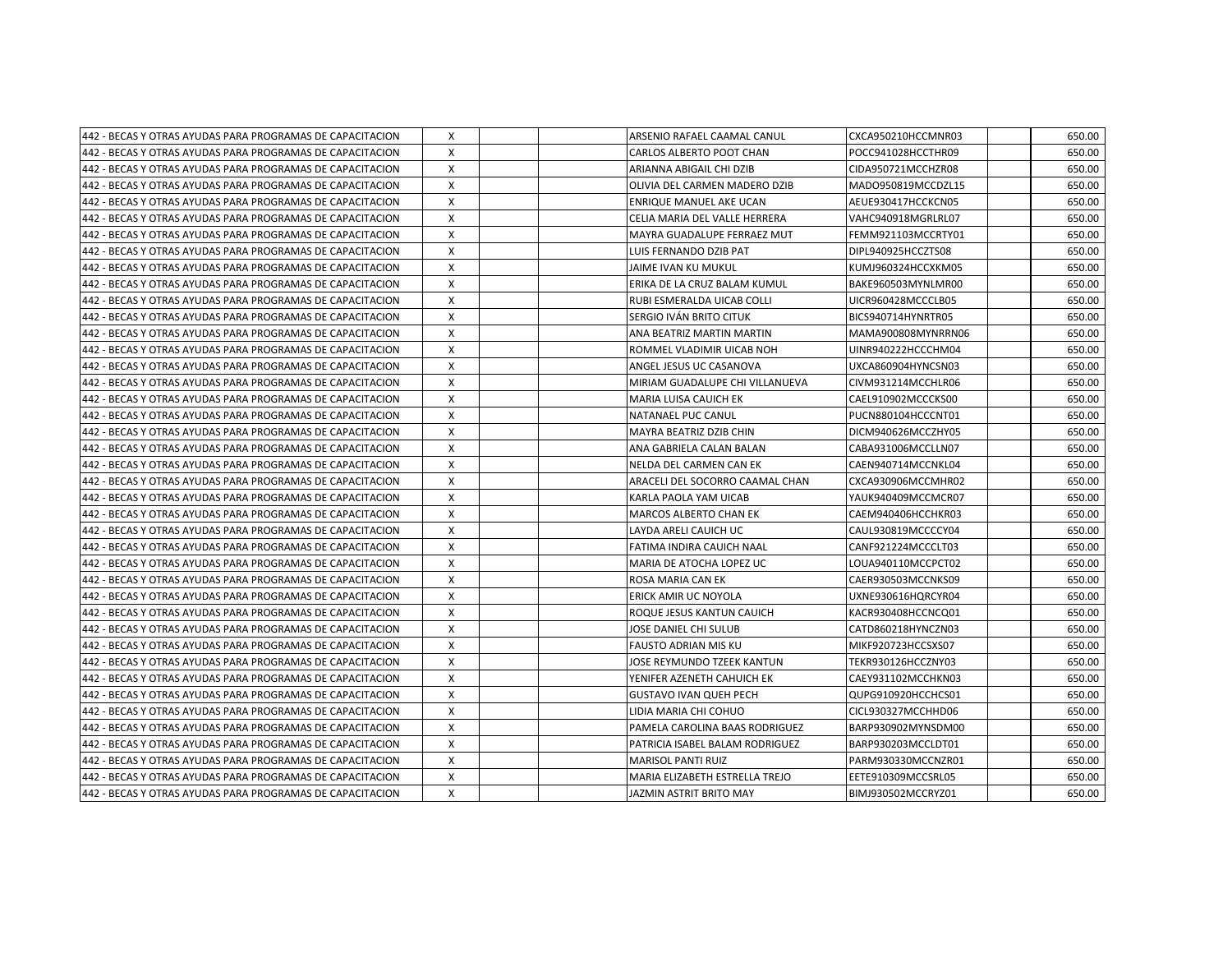| 442 - BECAS Y OTRAS AYUDAS PARA PROGRAMAS DE CAPACITACION  | Χ            |  | GIEZI HAZAELA MAY UICAB             | FAPE951210HCCRCR05  | 650.00   |
|------------------------------------------------------------|--------------|--|-------------------------------------|---------------------|----------|
| 442 - BECAS Y OTRAS AYUDAS PARA PROGRAMAS DE CAPACITACION  | X            |  | DIEGO DE JESUS HUCHIN CANUL         | HUCD940824HCCCNG06  | 650.00   |
| 442 - BECAS Y OTRAS AYUDAS PARA PROGRAMAS DE CAPACITACION  | $\mathsf{x}$ |  | ANA GABRIELA CANUL CHUC             | CXCA960803MCCNHN01  | 650.00   |
| 442 - BECAS Y OTRAS AYUDAS PARA PROGRAMAS DE CAPACITACION  | X            |  | AMAYRANI AMARANTHA UITZ YAH         | UIYA960728MCCTHM07  | 650.00   |
| 442 - BECAS Y OTRAS AYUDAS PARA PROGRAMAS DE CAPACITACION  | X            |  | ANDY MANUEL ESCALANTE DOMINGUEZ     | EADA931113HYNSMN04  | 650.00   |
| 442 - BECAS Y OTRAS AYUDAS PARA PROGRAMAS DE CAPACITACION  | X            |  | YADY CARMINA UICAB CHUC             | NICA940828HCCTHR06  | 650.00   |
| 442 - BECAS Y OTRAS AYUDAS PARA PROGRAMAS DE CAPACITACION  | X            |  | <b>GERSON FELIPE CANUL MARIN</b>    | CAMG900430HCCNRR09  | 650.00   |
| 442 - BECAS Y OTRAS AYUDAS PARA PROGRAMAS DE CAPACITACION  | X            |  | <b>FRANCISCO DAVID TUN BALAM</b>    | FAPE951210HCCRCR05  | 650.00   |
| 442 - BECAS Y OTRAS AYUDAS PARA PROGRAMAS DE CAPACITACION  | $\mathsf{x}$ |  | <b>EDUARDO COHUO KU</b>             | COKE930118HCCHXD09  | 650.00   |
| 442 - BECAS Y OTRAS AYUDAS PARA PROGRAMAS DE CAPACITACION  | X            |  | DIANA MARIA AKE CHI                 | CACJ950110HYNCMS01  | 650.00   |
| 442 - BECAS Y OTRAS AYUDAS PARA PROGRAMAS DE CAPACITACION  | X            |  | KEREN CRISTINA TUN BALAM            | TUBK940827MCCNLR03  | 650.00   |
| 442 - BECAS Y OTRAS AYUDAS PARA PROGRAMAS DE CAPACITACION  | $\mathsf{x}$ |  | RICARDO RENE UICAB CAUICH           | NICA940828HCCTHR06  | 650.00   |
| 442 - BECAS Y OTRAS AYUDAS PARA PROGRAMAS DE CAPACITACION  | X            |  | <b>FRANCISCO JAVIER CAN EUAN</b>    | CAEF960807HCCNNR07  | 2,400.00 |
| 442 - BECAS Y OTRAS AYUDAS PARA PROGRAMAS DE CAPACITACION  | X            |  | FERNANDO ALBERTO CHUC R. DE LA GALA | CAEF960807HCCNNR07  | 1,200.00 |
| 442 - BECAS Y OTRAS AYUDAS PARA PROGRAMAS DE CAPACITACION  | X            |  | ERICK MANUEL CHI HUCHIM             | CIHE950421HYNHCR06  | 2,400.00 |
| 442 - BECAS Y OTRAS AYUDAS PARA PROGRAMAS DE CAPACITACION  | X            |  | MANUEL HUMBERTO CHIQUINI GONZALEZ   | CIGM930710HCCHNN02  | 1,200.00 |
| 442 - BECAS Y OTRAS AYUDAS PARA PROGRAMAS DE CAPACITACION  | X            |  | MANUEL ADRIAN LOPEZ DE LA CRUZ      | LOCM951018HTCPRN01  | 2,400.00 |
| 442 - BECAS Y OTRAS AYUDAS PARA PROGRAMAS DE CAPACITACION  | $\mathsf{x}$ |  | JESUS ANTONIO INTERIAN DIAZ         | IEDJ951010HCCNZS04  | 1,200.00 |
| 442 - BECAS Y OTRAS AYUDAS PARA PROGRAMAS DE CAPACITACION  | $\mathsf{x}$ |  | ALEXIS JOEL FLORES NARVAEZ          | FONA960613HYNLRL01  | 1,200.00 |
| 1442 - BECAS Y OTRAS AYUDAS PARA PROGRAMAS DE CAPACITACION | X            |  | JOSE SANTIAGO PERERA CARRILLO       | PECS95123OHVZRRN05  | 2,400.00 |
| 442 - BECAS Y OTRAS AYUDAS PARA PROGRAMAS DE CAPACITACION  | X            |  | JOSUE ADAN CHE KOH                  | CEKJ951219HYNHHS06  | 2,400.00 |
| 1442 - BECAS Y OTRAS AYUDAS PARA PROGRAMAS DE CAPACITACION | $\mathsf{x}$ |  | JUAN DIEGO CANUL MOO                | CAMJ951113HCCNXN04  | 2,400.00 |
| 442 - BECAS Y OTRAS AYUDAS PARA PROGRAMAS DE CAPACITACION  | X            |  | <b>HECTOR PACHECO GARCIA</b>        | PAGH960827HCCCRC06  | 2,400.00 |
| 442 - BECAS Y OTRAS AYUDAS PARA PROGRAMAS DE CAPACITACION  | X            |  | <b>GLENDY ARACELY EK CHUC</b>       | EXCG960623MCCKHL08  | 1,200.00 |
| 442 - BECAS Y OTRAS AYUDAS PARA PROGRAMAS DE CAPACITACION  | $\mathsf{x}$ |  | EDGAR DAVID CAN DZUL                | CADE960120HCCNZD01  | 1,200.00 |
| 1442 - BECAS Y OTRAS AYUDAS PARA PROGRAMAS DE CAPACITACION | X            |  | JESUS ENRIQUE UICAB CAUICH          | UICJ951101HCCCCS09  | 1,200.00 |
| 442 - BECAS Y OTRAS AYUDAS PARA PROGRAMAS DE CAPACITACION  | X            |  | BENJAMIN GUADALUPE HUCHIN XOOL      | HUXB960311HCCCLN07  | 1,200.00 |
| 442 - BECAS Y OTRAS AYUDAS PARA PROGRAMAS DE CAPACITACION  | X            |  | ELVIA SUEMI MAY CAAMAL              | MACE941214MCCYML06  | 2,400.00 |
| 442 - BECAS Y OTRAS AYUDAS PARA PROGRAMAS DE CAPACITACION  | X            |  | <b>GEYLER JONHATAN WITZ MAY</b>     | WIMG940509HCCTYY07  | 1,800.00 |
| 442 - BECAS Y OTRAS AYUDAS PARA PROGRAMAS DE CAPACITACION  | X            |  | MIGUEL ANGEL CAUICH CAN             | CACM911031HCCNG00   | 1,200.00 |
| 442 - BECAS Y OTRAS AYUDAS PARA PROGRAMAS DE CAPACITACION  | $\mathsf{x}$ |  | ERICK GERARDO DZUL CHI              | DUCE930426HCCZHR00  | 2,400.00 |
| 1442 - BECAS Y OTRAS AYUDAS PARA PROGRAMAS DE CAPACITACION | $\mathsf{x}$ |  | DANIEL RAMON NOH NAAL               | NOND9501100HCCHLN06 | 1,200.00 |
| 1442 - BECAS Y OTRAS AYUDAS PARA PROGRAMAS DE CAPACITACION | X            |  | OSWALDO HERNAN CANUL CONTRERAS      | CXCO951010HCCNNS00  | 1,200.00 |
| 442 - BECAS Y OTRAS AYUDAS PARA PROGRAMAS DE CAPACITACION  | $\mathsf{x}$ |  | <b>MARCOS ANTONIO HUCHIN PECH</b>   | HUPM950114HCCCCR09  | 1,200.00 |
| 442 - BECAS Y OTRAS AYUDAS PARA PROGRAMAS DE CAPACITACION  | $\mathsf{x}$ |  | REYNALDO HUCHIN XOOL                | HUXR940509HCCCLY08  | 1,200.00 |
| 442 - BECAS Y OTRAS AYUDAS PARA PROGRAMAS DE CAPACITACION  | X            |  | <b>DIEGO CHI KANTUN</b>             | CIKD960417HCCHNG05  | 2,400.00 |
| 442 - BECAS Y OTRAS AYUDAS PARA PROGRAMAS DE CAPACITACION  | X            |  | JUAN CARLOS PEREZ HERNANDEZ         | PEHJ950903HTCRRN01  | 2,400.00 |
| 442 - BECAS Y OTRAS AYUDAS PARA PROGRAMAS DE CAPACITACION  | X            |  | JESSER ARMANDO TUYUB DIAZ           | TUDJ960822HCCYZS02  | 1,800.00 |
| 442 - BECAS Y OTRAS AYUDAS PARA PROGRAMAS DE CAPACITACION  | x            |  | JOSE ALFREDO KU POOT                | KUPA960424HCCXTL08  | 1,200.00 |
| 442 - BECAS Y OTRAS AYUDAS PARA PROGRAMAS DE CAPACITACION  | X            |  | JESUS FRANCISCO CHAN CAUICH         | CACJ941226HCCHCS09  | 1,200.00 |
| 442 - BECAS Y OTRAS AYUDAS PARA PROGRAMAS DE CAPACITACION  | X            |  | ALDRIN JESUS CAN KU                 | CXKA921210HCCNXL04  | 1,200.00 |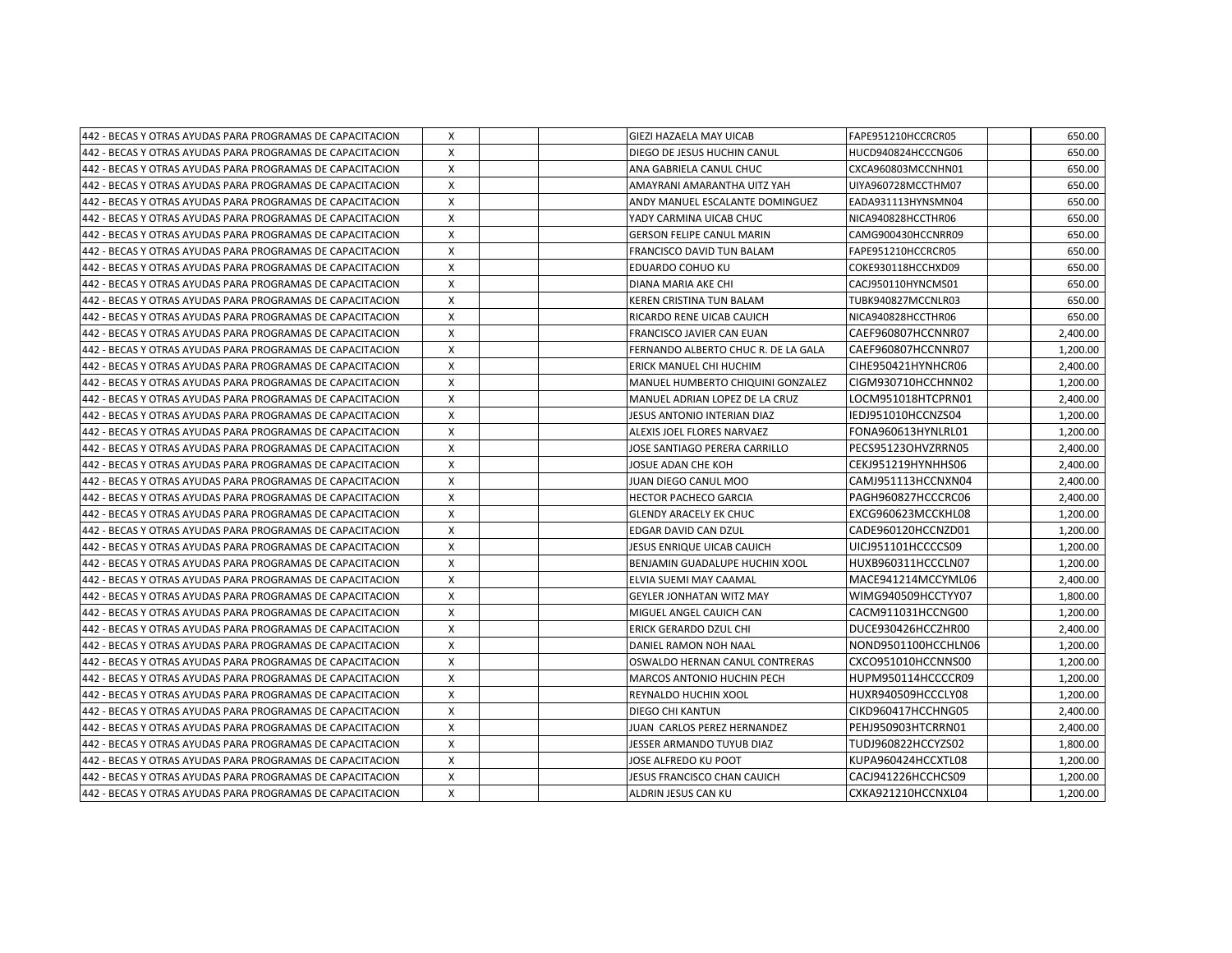| 442 - BECAS Y OTRAS AYUDAS PARA PROGRAMAS DE CAPACITACION  | X            | TARCILO ABRAHAM CEH BOJORQUEZ      | CEBT941103HCCHJR05  | 2,400.00 |
|------------------------------------------------------------|--------------|------------------------------------|---------------------|----------|
| 442 - BECAS Y OTRAS AYUDAS PARA PROGRAMAS DE CAPACITACION  | X            | JORGE MIGUEL AKE HUCHIN            | AEHJ930514HCCKCR05  | 1,200.00 |
| 442 - BECAS Y OTRAS AYUDAS PARA PROGRAMAS DE CAPACITACION  | $\mathsf{x}$ | NELSON GENARO MORALES XICAY        | MOXN950414HCCRCL06  | 1,800.00 |
| 442 - BECAS Y OTRAS AYUDAS PARA PROGRAMAS DE CAPACITACION  | X            | EDUARDO JOSE MEDINA CHAN           | MECE951013HCCDHD00  | 1,200.00 |
| 442 - BECAS Y OTRAS AYUDAS PARA PROGRAMAS DE CAPACITACION  | X            | RUDY ISAI CANCHE CONTRERAS         | CACR960118HCCNND07  | 2,400.00 |
| 442 - BECAS Y OTRAS AYUDAS PARA PROGRAMAS DE CAPACITACION  | X            | FRANCISCO JAVIER GUDIÑO CHE        | GUCF950308          | 2,400.00 |
| 442 - BECAS Y OTRAS AYUDAS PARA PROGRAMAS DE CAPACITACION  | X            | ALONDRA SARAI MEX POOL             | MEPA950810MCCXLL02  | 2,400.00 |
| 442 - BECAS Y OTRAS AYUDAS PARA PROGRAMAS DE CAPACITACION  | X            | JESSICA AMAYRANI TAMAY CHE         | TACJ960621MCCMHS07  | 2,400.00 |
| 442 - BECAS Y OTRAS AYUDAS PARA PROGRAMAS DE CAPACITACION  | $\mathsf{x}$ | RUBI ESMERALDA UICAB COLLI         | UICR960428MCCCLB05  | 2,400.00 |
| 442 - BECAS Y OTRAS AYUDAS PARA PROGRAMAS DE CAPACITACION  | X            | VICTOR ALFONSO CAHUICH POOT        | CAPV920510HCCHTC08  | 1,200.00 |
| 442 - BECAS Y OTRAS AYUDAS PARA PROGRAMAS DE CAPACITACION  | X            | <b>MARIA LETICIA POOT CHAN</b>     | POCL960401MCCTHT03  | 2,400.00 |
| 442 - BECAS Y OTRAS AYUDAS PARA PROGRAMAS DE CAPACITACION  | $\mathsf{x}$ | JAVIER SANTANA CUTZ ARCIA          | CUAJ951216HCCTRV03  | 1,200.00 |
| 442 - BECAS Y OTRAS AYUDAS PARA PROGRAMAS DE CAPACITACION  | X            | VANESSA RUBY CANUL RUIZ            | CARV920516MQRNZN04  | 2,400.00 |
| 442 - BECAS Y OTRAS AYUDAS PARA PROGRAMAS DE CAPACITACION  | X            | GILDA ZUGELLY CAN KU               | CAKKG961012MCCNXL04 | 2,400.00 |
| 442 - BECAS Y OTRAS AYUDAS PARA PROGRAMAS DE CAPACITACION  | X            | <b>BRANDO LEONEL PEREZ PUC</b>     | PEPB930924HCCRCR09  | 1,200.00 |
| 442 - BECAS Y OTRAS AYUDAS PARA PROGRAMAS DE CAPACITACION  | X            | KARLA LILIET PECH VARGAS           | PEVK951105MCCRR05   | 1,200.00 |
| 442 - BECAS Y OTRAS AYUDAS PARA PROGRAMAS DE CAPACITACION  | X            | DELSY DEL CARMEN NOH AVILEZ        | NOAD960712MCCHVL09  | 1,200.00 |
| 442 - BECAS Y OTRAS AYUDAS PARA PROGRAMAS DE CAPACITACION  | $\mathsf{x}$ | <b>FAYNE JULIETA SOSA AVILEZ</b>   | SOAF950704MQRSVY03  | 1,200.00 |
| 442 - BECAS Y OTRAS AYUDAS PARA PROGRAMAS DE CAPACITACION  | $\mathsf{x}$ | DANIEL JESUS CANUL SANSORES        | CASD960406HCCNNN05  | 2,400.00 |
| 1442 - BECAS Y OTRAS AYUDAS PARA PROGRAMAS DE CAPACITACION | X            | JOSE ENRIQUE CAN CAAMAL            | CACE960413HYNNMN06  | 2,400.00 |
| 442 - BECAS Y OTRAS AYUDAS PARA PROGRAMAS DE CAPACITACION  | X            | <b>VICTOR ALFONSO EK KU</b>        | EXKV960615HCCKXC01  | 1,200.00 |
| 442 - BECAS Y OTRAS AYUDAS PARA PROGRAMAS DE CAPACITACION  | $\times$     | NEYSI GISELLE CASTILLO CAUICH      | CACN960924MYNSCY01  | 2,400.00 |
| 442 - BECAS Y OTRAS AYUDAS PARA PROGRAMAS DE CAPACITACION  | X            | ELIEZER GAMALIEL BARRERA CONTRERAS | BACE960504HCCRNLL08 | 1,200.00 |
| 442 - BECAS Y OTRAS AYUDAS PARA PROGRAMAS DE CAPACITACION  | X            | SAUL ESTEBAN CANUL CARDOS          | CACS950313HYNNRL07  | 1,200.00 |
| 442 - BECAS Y OTRAS AYUDAS PARA PROGRAMAS DE CAPACITACION  | $\mathsf{x}$ | YESENIA GUADALUPE COLLI NAAL       | CONY950527MCCLLS17  | 2,400.00 |
| 1442 - BECAS Y OTRAS AYUDAS PARA PROGRAMAS DE CAPACITACION | X            | YASMIN KANTUN KANTUN               | KAKY941027MCCNNS06  | 2,400.00 |
| 442 - BECAS Y OTRAS AYUDAS PARA PROGRAMAS DE CAPACITACION  | X            | LILIA GUADALUPE CANUL COLLI        | CACL940919MCCNLL05  | 2,400.00 |
| 442 - BECAS Y OTRAS AYUDAS PARA PROGRAMAS DE CAPACITACION  | X            | ROMMEL JIMENEZ SANCHEZ             | JISR950601HCCMNM02  | 2,400.00 |
| 442 - BECAS Y OTRAS AYUDAS PARA PROGRAMAS DE CAPACITACION  | X            | FERNANDA PATRICIA MAY PECH         | MAPF921105MCCYCR04  | 1,200.00 |
| 442 - BECAS Y OTRAS AYUDAS PARA PROGRAMAS DE CAPACITACION  | X            | MARIO ALBERTO LOPEZ COLLI          | LOCM950120HCCPLR03  | 2,400.00 |
| 442 - BECAS Y OTRAS AYUDAS PARA PROGRAMAS DE CAPACITACION  | $\mathsf{x}$ | JOSE RICARDO CANUL HUCHIN          | CAHR841231HCCNCC04  | 2,400.00 |
| 1442 - BECAS Y OTRAS AYUDAS PARA PROGRAMAS DE CAPACITACION | $\mathsf{x}$ | NEFTALI DE JESUS ORDOÑEZ CENTENO   | OOCN951113HHCCRNF08 | 1,800.00 |
| 442 - BECAS Y OTRAS AYUDAS PARA PROGRAMAS DE CAPACITACION  | X            | DAVID ISRAEL CAHUN EUAN            | CAED941219HCCHNV07  | 1,200.00 |
| 442 - BECAS Y OTRAS AYUDAS PARA PROGRAMAS DE CAPACITACION  | $\mathsf{x}$ | EDWART ELIEZER CAUICH CANUL        | CACE960402HCCCND03  | 2,400.00 |
| 442 - BECAS Y OTRAS AYUDAS PARA PROGRAMAS DE CAPACITACION  | $\times$     | CARLOS ALFREDO CAMAS TZAB          | CATC930303HCCMZR09  | 1,200.00 |
| 442 - BECAS Y OTRAS AYUDAS PARA PROGRAMAS DE CAPACITACION  | X            | VICTOR MANUEL GARCIA PEREZ         | GAPV960726HCCRRC01  | 2,400.00 |
| 442 - BECAS Y OTRAS AYUDAS PARA PROGRAMAS DE CAPACITACION  | X            | <b>FRANCISCO HUMBERTO TUZ CAN</b>  | TUCF941031HCCZNR09  | 2,400.00 |
| 442 - BECAS Y OTRAS AYUDAS PARA PROGRAMAS DE CAPACITACION  | X            | ALEJANDRA ABIGAIL CHABLE DAMIAN    | CADA950831MCCHML00  | 2,400.00 |
| 442 - BECAS Y OTRAS AYUDAS PARA PROGRAMAS DE CAPACITACION  | X            | JOSE RICARDO DZIB PECH             | DIPR940531HCCZCC06  | 2,400.00 |
| 442 - BECAS Y OTRAS AYUDAS PARA PROGRAMAS DE CAPACITACION  | X            | YENI YANET TUT COH                 | TUCY930103MCCTHN12  | 1,200.00 |
| 442 - BECAS Y OTRAS AYUDAS PARA PROGRAMAS DE CAPACITACION  | X            | JUAN JOSE ALCOCER DENIS            | AODJ920720HYNLNN08  | 1,200.00 |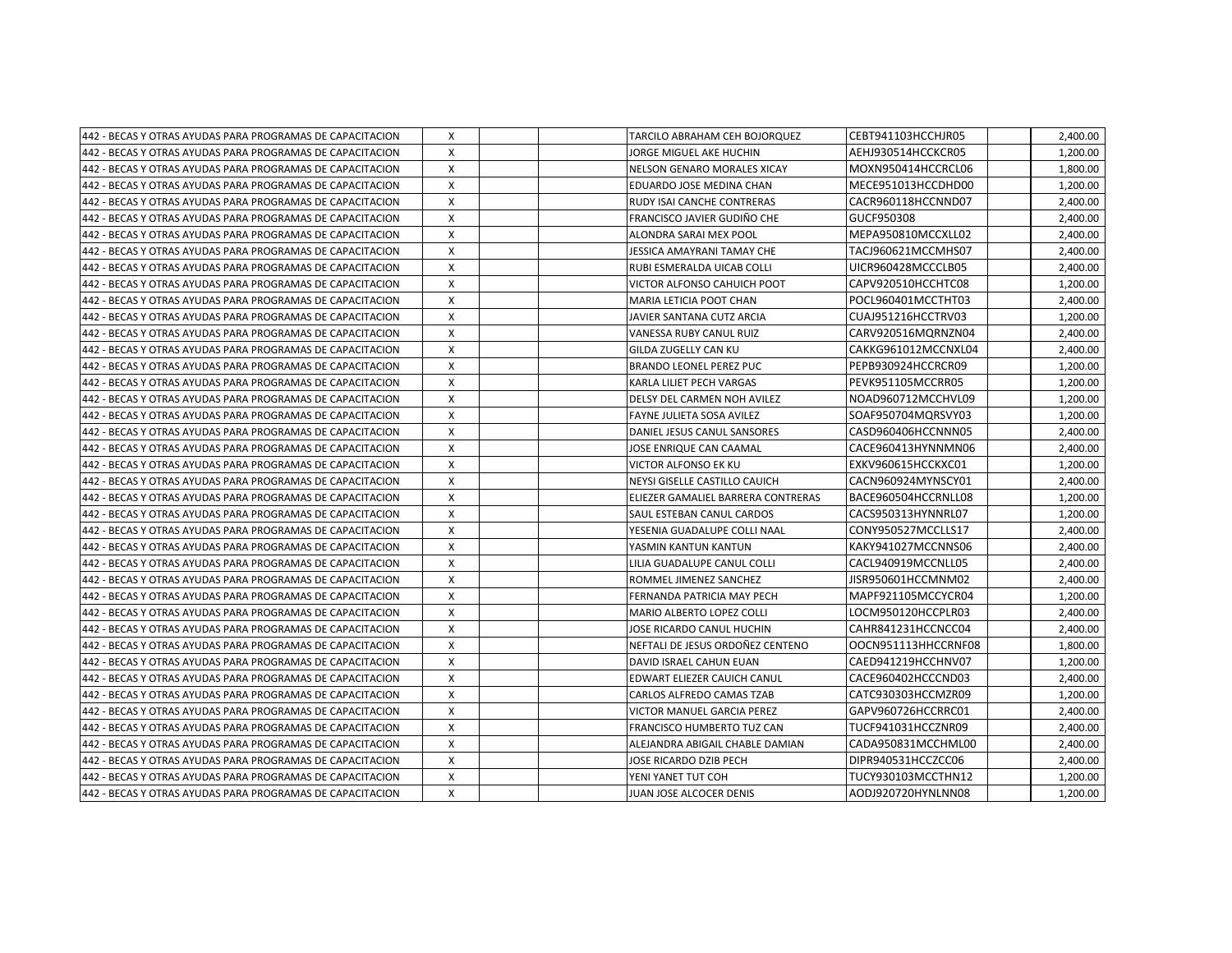| 442 - BECAS Y OTRAS AYUDAS PARA PROGRAMAS DE CAPACITACION | X | CINTHIA JAZMIN CANCHE BALAM         | CABC921013MCCNLN15  | 2,400.00 |
|-----------------------------------------------------------|---|-------------------------------------|---------------------|----------|
| 442 - BECAS Y OTRAS AYUDAS PARA PROGRAMAS DE CAPACITACION | X | AITZEL ESTHER UH CRUZ               | UXCA940215MYNHRT01  | 2,400.00 |
| 442 - BECAS Y OTRAS AYUDAS PARA PROGRAMAS DE CAPACITACION | X | GIOVANA MICELETH AC HUCHIN          | AXHG950516MCCCCV04  | 2,400.00 |
| 442 - BECAS Y OTRAS AYUDAS PARA PROGRAMAS DE CAPACITACION | X | ERIK MANUEL MAY CHAN                | MACE900501HCCYHR03  | 1,800.00 |
| 442 - BECAS Y OTRAS AYUDAS PARA PROGRAMAS DE CAPACITACION | X | DENIS JAIR VALDEZ UH                | VAUD930413HCCLHN03  | 2,400.00 |
| 442 - BECAS Y OTRAS AYUDAS PARA PROGRAMAS DE CAPACITACION | X | VICTORIA LILIANA CRUZ HERNANDEZ     | CUHV940804MTCRRC07  | 1,200.00 |
| 442 - BECAS Y OTRAS AYUDAS PARA PROGRAMAS DE CAPACITACION | X | PEDRO ISIDRO VELAZQUEZ PEREZ        | VEPP921112HCCLRD09  | 2,400.00 |
| 442 - BECAS Y OTRAS AYUDAS PARA PROGRAMAS DE CAPACITACION | X | RODRIGO VLADIMIR MORENO KOH         | MOKR950831HCCRHD02  | 2,400.00 |
| 442 - BECAS Y OTRAS AYUDAS PARA PROGRAMAS DE CAPACITACION | X | JOSE ESTEBAN VERA CASANOVA          | VECE951101HMCRSS06  | 1,200.00 |
| 442 - BECAS Y OTRAS AYUDAS PARA PROGRAMAS DE CAPACITACION | X | MIGUEL ALEJANDRO CEN UC             | CEUM930330HQRNCG08  | 2,400.00 |
| 442 - BECAS Y OTRAS AYUDAS PARA PROGRAMAS DE CAPACITACION | X | JAVIER JESUS BALAM CAAMAL           | BACJ940407HYNLMV02  | 1,200.00 |
| 442 - BECAS Y OTRAS AYUDAS PARA PROGRAMAS DE CAPACITACION | X | CARLOS REYNALDO KU DZUL             | KUDC950105HYNXZR01  | 2,400.00 |
| 442 - BECAS Y OTRAS AYUDAS PARA PROGRAMAS DE CAPACITACION | X | BERNARDO ANTONIO HERRERA QUIJANO    | HEQB950128HVZRJR09  | 1,200.00 |
| 442 - BECAS Y OTRAS AYUDAS PARA PROGRAMAS DE CAPACITACION | X | DIEGO ROBERTO HUCHIN UC             | HUUD931208HCCCCG07  | 2,400.00 |
| 442 - BECAS Y OTRAS AYUDAS PARA PROGRAMAS DE CAPACITACION | X | <b>BRAYAN ARTURO CHI CAUICH</b>     | CICB950531HYNHHCR00 | 2,400.00 |
| 442 - BECAS Y OTRAS AYUDAS PARA PROGRAMAS DE CAPACITACION | X | EFRAIN UC SALVADOR                  | UXSE941021HCCCLF00  | 2,400.00 |
| 442 - BECAS Y OTRAS AYUDAS PARA PROGRAMAS DE CAPACITACION | X | LUZ DEL ROSARIO TUZ KU              | TUKL910621MYNZXZ01  | 2,400.00 |
| 442 - BECAS Y OTRAS AYUDAS PARA PROGRAMAS DE CAPACITACION | X | ROSA IRENE POOT ULLOA               | POUR930405MCCTLS04  | 2,400.00 |
| 442 - BECAS Y OTRAS AYUDAS PARA PROGRAMAS DE CAPACITACION | X | MARIELY DE LA CRUZ HEREDIA          | CUHM950711MCCRRR00  | 2,400.00 |
| 442 - BECAS Y OTRAS AYUDAS PARA PROGRAMAS DE CAPACITACION | X | ROMANA DEL CARMEN DZUL GARCIA       | DUGR940629MYNZRM01  | 2,400.00 |
| 442 - BECAS Y OTRAS AYUDAS PARA PROGRAMAS DE CAPACITACION | X | JOHANE DEL CARMEN CANUL AC          | CAAJ950113MCCNCH04  | 1,200.00 |
| 442 - BECAS Y OTRAS AYUDAS PARA PROGRAMAS DE CAPACITACION | X | LUCELY DEL CARMEN CANCHE SIMA       | CASL950308MCCNMC08  | 2,400.00 |
| 442 - BECAS Y OTRAS AYUDAS PARA PROGRAMAS DE CAPACITACION | X | VICTOR ALONSO NAAL LOPEZ            | NALV940613HCCLPC02  | 1,200.00 |
| 442 - BECAS Y OTRAS AYUDAS PARA PROGRAMAS DE CAPACITACION | X | NELLY GRISEL BACAB MOO              | BAMN900917MCCCXL06  | 2,400.00 |
| 442 - BECAS Y OTRAS AYUDAS PARA PROGRAMAS DE CAPACITACION | X | MARIA JOSE EUAN DIAZ                | EUDJ941213MCCNZS01  | 2,400.00 |
| 442 - BECAS Y OTRAS AYUDAS PARA PROGRAMAS DE CAPACITACION | X | MALEIBY GUADALUPE TUZ CAUICH        | TUCM951116MCCZCL00  | 2,400.00 |
| 442 - BECAS Y OTRAS AYUDAS PARA PROGRAMAS DE CAPACITACION | X | JOSE ANGELINO AKE CANCHE            | AECA950416HCCKNN08  | 2,400.00 |
| 442 - BECAS Y OTRAS AYUDAS PARA PROGRAMAS DE CAPACITACION | X | ALAN GERARDO COLLI MOO              | COMA940922HCCLXL06  | 1,200.00 |
| 442 - BECAS Y OTRAS AYUDAS PARA PROGRAMAS DE CAPACITACION | X | ROMAN EDUARDO YAM CAAMAL            | YACR940926HCCMMM01  | 1,200.00 |
| 442 - BECAS Y OTRAS AYUDAS PARA PROGRAMAS DE CAPACITACION | X | RICARDO DE JESUS MAY ESTRADA        | MAER950614HCCYSC08  | 1,200.00 |
| 442 - BECAS Y OTRAS AYUDAS PARA PROGRAMAS DE CAPACITACION | X | EMMANUEL YANUARIO DE LA CRUZ CAAMAL | CUCE950108HCCRMM05  | 1,200.00 |
| 442 - BECAS Y OTRAS AYUDAS PARA PROGRAMAS DE CAPACITACION | X | JORGE RICARDO EUAN BARBOSA          | EUBJ941031HYNNRR19  | 2,400.00 |
| 442 - BECAS Y OTRAS AYUDAS PARA PROGRAMAS DE CAPACITACION | X | MIKE TAYSON ALEJO PECH              | AEPM950620HCCLCK04  | 2,400.00 |
| 442 - BECAS Y OTRAS AYUDAS PARA PROGRAMAS DE CAPACITACION | X | <b>MARCOS JOVANY UC MISS</b>        | UXMM931105HCCCSR07  | 2,400.00 |
| 442 - BECAS Y OTRAS AYUDAS PARA PROGRAMAS DE CAPACITACION | X | PEDRO JHONATAN LOPEZ US             | LOUP930607HCCPSD00  | 2,400.00 |
| 442 - BECAS Y OTRAS AYUDAS PARA PROGRAMAS DE CAPACITACION | X | LEANDRO ISAEL CACH TE               | CATL931116HCCCXN00  | 2,400.00 |
| 442 - BECAS Y OTRAS AYUDAS PARA PROGRAMAS DE CAPACITACION | X | LEONARDO CALIZ JIMENEZ              | CAJL940129HCCLMN01  | 2,400.00 |
| 442 - BECAS Y OTRAS AYUDAS PARA PROGRAMAS DE CAPACITACION | X | CITLALI YAZARETH MAY HEREDIA        | MAHC930704MCCYRT05  | 2,400.00 |
| 442 - BECAS Y OTRAS AYUDAS PARA PROGRAMAS DE CAPACITACION | X | EDUARDO ENRIQUE MAY DIAZ            | MADE930710HCCYZD04  | 2,400.00 |
| 442 - BECAS Y OTRAS AYUDAS PARA PROGRAMAS DE CAPACITACION | X | JOSE CANDELARIO MOO SIMA            | MOSC930204HCCXMN03  | 2,400.00 |
| 442 - BECAS Y OTRAS AYUDAS PARA PROGRAMAS DE CAPACITACION | X | FREDY ALEXANDER GONZALEZ CANUL      | GOCF940102HYNNNR03  | 1,200.00 |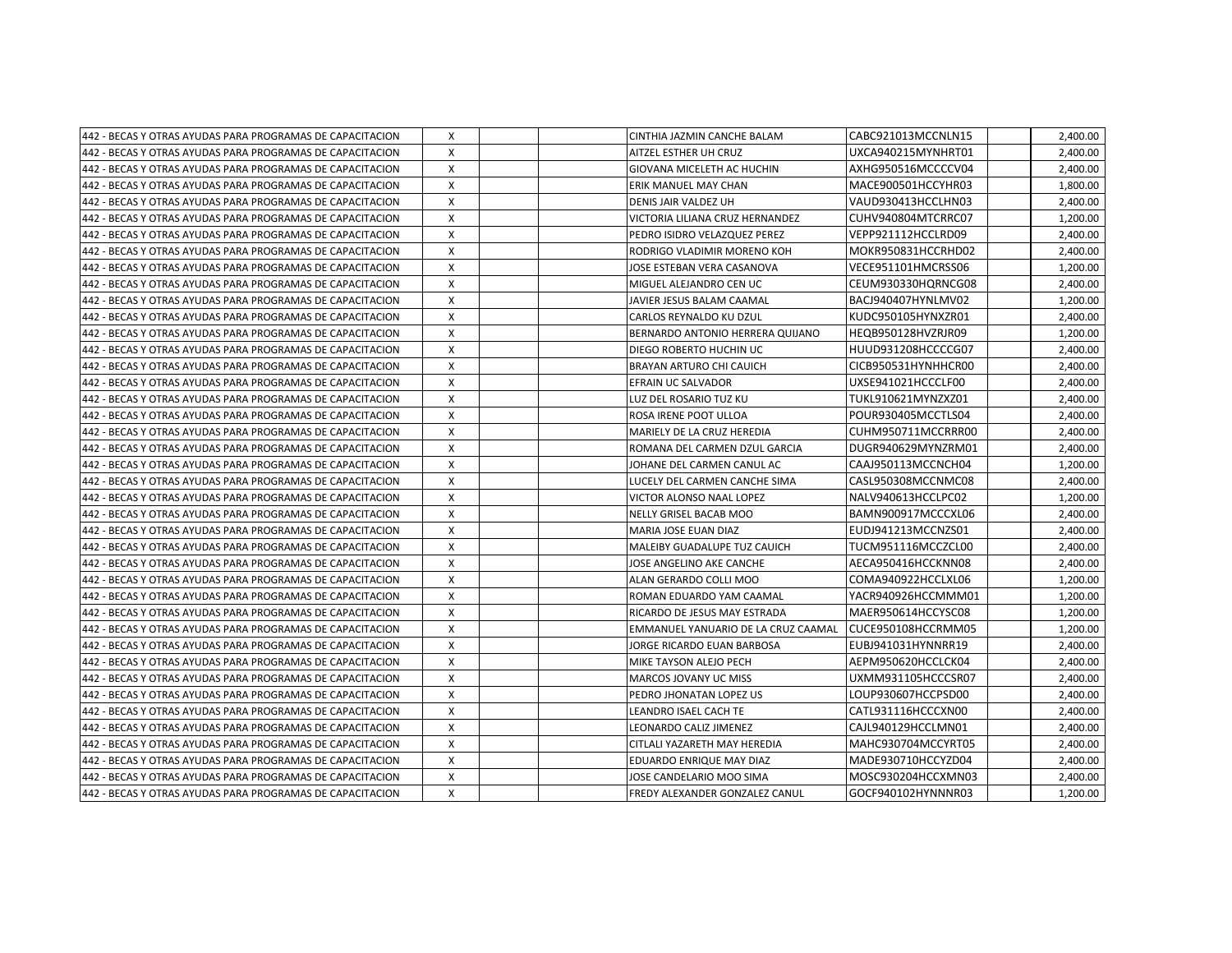| 442 - BECAS Y OTRAS AYUDAS PARA PROGRAMAS DE CAPACITACION  | X            | RICARDO SALATIEL GARCIA MAY       | GAMR930407HYNRYC03 | 2,400.00 |
|------------------------------------------------------------|--------------|-----------------------------------|--------------------|----------|
| 442 - BECAS Y OTRAS AYUDAS PARA PROGRAMAS DE CAPACITACION  | X            | JUAN CARLOS HUCHIN CAHUICH        | HUCJ930216HCCCHN00 | 2,400.00 |
| 442 - BECAS Y OTRAS AYUDAS PARA PROGRAMAS DE CAPACITACION  | $\times$     | RAFAEL ARCANGEL MOO CAUICH        | MOCR920429HYNXCF08 | 2,400.00 |
| 442 - BECAS Y OTRAS AYUDAS PARA PROGRAMAS DE CAPACITACION  | X            | ROBERTO ALEJANDRO CANCHE KEB      | CAKR900717HYNNBB07 | 2,400.00 |
| 442 - BECAS Y OTRAS AYUDAS PARA PROGRAMAS DE CAPACITACION  | X            | MARIA YESEÑA CAN AKE              | CAAY921014MCCNKS05 | 2,400.00 |
| 442 - BECAS Y OTRAS AYUDAS PARA PROGRAMAS DE CAPACITACION  | X            | <b>BRENDA ARECELY MATOS EK</b>    | MAEB930912MCCTKR07 | 2,400.00 |
| 442 - BECAS Y OTRAS AYUDAS PARA PROGRAMAS DE CAPACITACION  | x            | JOSE LUIS TUN KANTUN              | TUKL930601HCCNNS02 | 1,200.00 |
| 442 - BECAS Y OTRAS AYUDAS PARA PROGRAMAS DE CAPACITACION  | X            | MIGUEL ANGEL CHAB PECH            | CAPM920428HCCHCG07 | 1,200.00 |
| 442 - BECAS Y OTRAS AYUDAS PARA PROGRAMAS DE CAPACITACION  | X            | YADY CARMINA UICAB CHUC           | UICY931208MCCCHD09 | 1,200.00 |
| 442 - BECAS Y OTRAS AYUDAS PARA PROGRAMAS DE CAPACITACION  | X            | LUCIA YAH KU                      | YAKL921228MCCHXC08 | 1,800.00 |
| 442 - BECAS Y OTRAS AYUDAS PARA PROGRAMAS DE CAPACITACION  | X            | CARLOS ALBERTO GOMEZ NOH          | GONC920502HCCMHR00 | 1,200.00 |
| 442 - BECAS Y OTRAS AYUDAS PARA PROGRAMAS DE CAPACITACION  | $\mathsf{x}$ | EDUARD ALFONSO CHI HUCHIN         | CIHE920722HCCHCD05 | 2,400.00 |
| 442 - BECAS Y OTRAS AYUDAS PARA PROGRAMAS DE CAPACITACION  | X            | ADRIANA MARIBEL KU HICHIM         | KUHA920906MYNXCD00 | 2,400.00 |
| 442 - BECAS Y OTRAS AYUDAS PARA PROGRAMAS DE CAPACITACION  | X            | JULIO RUFINO NAAL NAAL            | NANJ900904HCCLLL08 | 2,400.00 |
| 1442 - BECAS Y OTRAS AYUDAS PARA PROGRAMAS DE CAPACITACION | X            | GILDARDO ISMAEL COLLI AC          | COAG890622HCCLCL08 | 2,400.00 |
| 1442 - BECAS Y OTRAS AYUDAS PARA PROGRAMAS DE CAPACITACION | X            | JORGE ELEAZAR UC CHUC             | UXCJ900823HCCCHR02 | 1,200.00 |
| 442 - BECAS Y OTRAS AYUDAS PARA PROGRAMAS DE CAPACITACION  | x            | JOSE LUIS KU CANCHE               | KUCL830214HCCXNS06 | 1,200.00 |
| 442 - BECAS Y OTRAS AYUDAS PARA PROGRAMAS DE CAPACITACION  | X            | RICARDO DE JESUS CAN COUOH        | CACR911220HYNNHC01 | 2,400.00 |
| 442 - BECAS Y OTRAS AYUDAS PARA PROGRAMAS DE CAPACITACION  | X            | BILMA DEL SOCORRO CHI CHUC        | CICB891110MCCHHL01 | 1,800.00 |
| 442 - BECAS Y OTRAS AYUDAS PARA PROGRAMAS DE CAPACITACION  | X            | LUIS MANUEL PECH CAUICH           | PECL880730HCCCCS07 | 1,200.00 |
| 442 - BECAS Y OTRAS AYUDAS PARA PROGRAMAS DE CAPACITACION  | X            | MAURICIO SAUL COLLI BALAM         | COBM901220HCCLLR08 | 2,400.00 |
| 442 - BECAS Y OTRAS AYUDAS PARA PROGRAMAS DE CAPACITACION  | X            | FERNANDO ALONZO KU CHAN           | KUCF910404HYNXHR06 | 2,400.00 |
| 442 - BECAS Y OTRAS AYUDAS PARA PROGRAMAS DE CAPACITACION  | X            | ERICK AMIR UC NOYOLA              | UXNE930616HQRCYR04 | 1,800.00 |
| 442 - BECAS Y OTRAS AYUDAS PARA PROGRAMAS DE CAPACITACION  | $\mathsf{x}$ | LUIS ADAN UC HUCHIN               | UXHL910905HCCCCS07 | 2,400.00 |
| 442 - BECAS Y OTRAS AYUDAS PARA PROGRAMAS DE CAPACITACION  | $\mathsf{x}$ | LUIS SANTIAGO KEB RODRIGUEZ       | KERL921128HYNBDS09 | 2,400.00 |
| 1442 - BECAS Y OTRAS AYUDAS PARA PROGRAMAS DE CAPACITACION | $\mathsf{x}$ | <b>ELSY GUADALUPE PATRON HAAS</b> | PAHE911112MYNTSL02 | 2,400.00 |
| 1442 - BECAS Y OTRAS AYUDAS PARA PROGRAMAS DE CAPACITACION | $\mathsf{x}$ | LEYDI MARLENE HUCHIN BALAN        | HUBL930405MCCCLY19 | 2,400.00 |
| 442 - BECAS Y OTRAS AYUDAS PARA PROGRAMAS DE CAPACITACION  | $\times$     | <b>SAUL SEBASTIAN MAY CHI</b>     | MACS900809HCCYHL04 | 1,200.00 |
| 442 - BECAS Y OTRAS AYUDAS PARA PROGRAMAS DE CAPACITACION  | X            | ROYBERTH ANSONY BRICEÑO HAAS      | BIHR930720HCCRSY09 | 2,400.00 |
| 442 - BECAS Y OTRAS AYUDAS PARA PROGRAMAS DE CAPACITACION  | X            | VICTOR MANUEL CHI CAUICH          | CICV930728HCCHCC01 | 1,200.00 |
| 442 - BECAS Y OTRAS AYUDAS PARA PROGRAMAS DE CAPACITACION  | $\mathsf{X}$ | JESUS ISRAEL NAAL XOOL            | NAXJ900826HCCLLS01 | 2,400.00 |
| 442 - BECAS Y OTRAS AYUDAS PARA PROGRAMAS DE CAPACITACION  | x            | DIEGO EMMANUEL TUZ CUEVAS         | TUCD931226HYNZVG08 | 2,400.00 |
| 442 - BECAS Y OTRAS AYUDAS PARA PROGRAMAS DE CAPACITACION  | X            | BLANCA ISELA MOLINA UC            | MOUB930303MCCLCL05 | 2,400.00 |
| 1442 - BECAS Y OTRAS AYUDAS PARA PROGRAMAS DE CAPACITACION | $\times$     | WENDY ARACELY DZUL CAUICH         | DUCW921006MCCZCN05 | 1,200.00 |
| 442 - BECAS Y OTRAS AYUDAS PARA PROGRAMAS DE CAPACITACION  | Χ            | OSCAR DAVID TZEEK TZEEK           | TETO930704HCCZZS06 | 2,400.00 |
| 442 - BECAS Y OTRAS AYUDAS PARA PROGRAMAS DE CAPACITACION  | X            | ANGEL DAVID MAY CAAMAL            | MACA911123HYNYMN02 | 2,400.00 |
| 442 - BECAS Y OTRAS AYUDAS PARA PROGRAMAS DE CAPACITACION  | $\mathsf{x}$ | ROXANA PAOLA ESPAÑA MADERO        | EAMR921204MCCSDX03 | 2,400.00 |
| 1442 - BECAS Y OTRAS AYUDAS PARA PROGRAMAS DE CAPACITACION | X            | OSCAR DAMIAN PECH PUCH            | PEPO910501HCCCCS03 | 1,200.00 |
| 442 - BECAS Y OTRAS AYUDAS PARA PROGRAMAS DE CAPACITACION  | X            | <b>IRIAN OBBET CHI MAY</b>        | CIMI901129HCCHYR05 | 2,400.00 |
| 442 - BECAS Y OTRAS AYUDAS PARA PROGRAMAS DE CAPACITACION  | $\mathsf{x}$ | ROSA GUADALUPE CHI AKE            | CIAR930114MCCHKS02 | 2,400.00 |
| 442 - BECAS Y OTRAS AYUDAS PARA PROGRAMAS DE CAPACITACION  | X            | IVAN ANTONIO CHAN CUA             | CACI930622HYNHXV07 | 2,400.00 |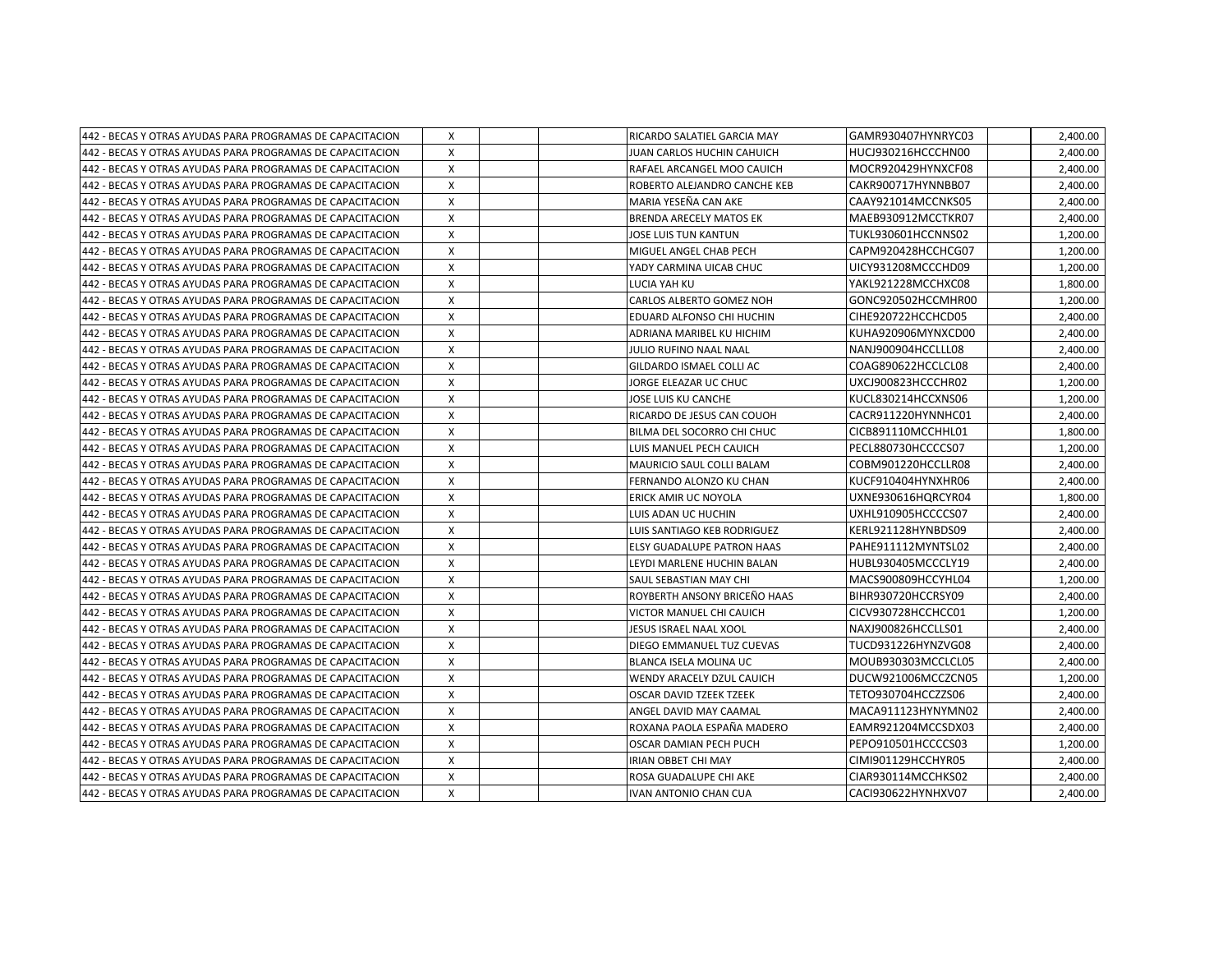| 442 - BECAS Y OTRAS AYUDAS PARA PROGRAMAS DE CAPACITACION  | X            | <b>VICTOR HUGO UC POOT</b>          | UXPV930709HCCCTC07  | 2,400.00 |
|------------------------------------------------------------|--------------|-------------------------------------|---------------------|----------|
| 1442 - BECAS Y OTRAS AYUDAS PARA PROGRAMAS DE CAPACITACION | X            | ITERESA DEL SOCORRO COLLI CAN       | COCT931013MCCLNR00  | 2,400.00 |
| 1442 - BECAS Y OTRAS AYUDAS PARA PROGRAMAS DE CAPACITACION | $\times$     | <b>EDUARDO ELIEL SIMA NOH</b>       | SINE920909HCCMHD03  | 2,400.00 |
| 442 - BECAS Y OTRAS AYUDAS PARA PROGRAMAS DE CAPACITACION  | X            | GUILLERMO DE LA CRUZ KUK CHI        | KUCG930816HCCKHL01  | 2,400.00 |
| 442 - BECAS Y OTRAS AYUDAS PARA PROGRAMAS DE CAPACITACION  | X            | OBED ISRAEL ORDONEZ CENTENO         | OOCO920225HCCRNB02  | 1,800.00 |
| 442 - BECAS Y OTRAS AYUDAS PARA PROGRAMAS DE CAPACITACION  | X            | JANELY VIRGINIA TAMAYO MAAS         | TAMJ930114MCCMSN04  | 1,200.00 |
| 442 - BECAS Y OTRAS AYUDAS PARA PROGRAMAS DE CAPACITACION  | X            | CARLOS ALBERTO CAAMAL DZUL          | CADC920522HCCMZR01  | 1,200.00 |
| 442 - BECAS Y OTRAS AYUDAS PARA PROGRAMAS DE CAPACITACION  | Χ            | SANTIAGO DE JESUS TUZ MIS           | TUMS931020HYNZSN05  | 2,400.00 |
| 442 - BECAS Y OTRAS AYUDAS PARA PROGRAMAS DE CAPACITACION  | X            | JOEL RICARDO CHI MARTINEZ           | CIMJ891201HCCHRL07  | 2,400.00 |
| 442 - BECAS Y OTRAS AYUDAS PARA PROGRAMAS DE CAPACITACION  | X            | ROSA ISABEL AGUILAR SIMA            | AUSR910706MCCGMS02  | 2,400.00 |
| 442 - BECAS Y OTRAS AYUDAS PARA PROGRAMAS DE CAPACITACION  | X            | ALEXIS IRAN VALENCIA TUN            | VATA920611HCCLNL05  | 1,200.00 |
| 442 - BECAS Y OTRAS AYUDAS PARA PROGRAMAS DE CAPACITACION  | X            | ALAN YETLANEZI MAS FRANCO           | MAFA921012HCCSRL00  | 1,200.00 |
| 442 - BECAS Y OTRAS AYUDAS PARA PROGRAMAS DE CAPACITACION  | X            | ELMER DANIEL HERNANDEZ UICAB        | HEUE931228HCCRCL06  | 2,400.00 |
| 442 - BECAS Y OTRAS AYUDAS PARA PROGRAMAS DE CAPACITACION  | X            | JAIRO EMMANUEL MARTINEZ VARGAS      | MAVJ951113HCCRRR08  | 1,200.00 |
| 442 - BECAS Y OTRAS AYUDAS PARA PROGRAMAS DE CAPACITACION  | $\mathsf{x}$ | FLAVIO JAZIEL CASANOVA CAN          | CAACF940426HYNSNL02 | 1,200.00 |
| 442 - BECAS Y OTRAS AYUDAS PARA PROGRAMAS DE CAPACITACION  | X            | FARIDI CANDELARIA MARTIN CANCHE     | MACF960402MCCRNR03  | 2,400.00 |
| 442 - BECAS Y OTRAS AYUDAS PARA PROGRAMAS DE CAPACITACION  | Χ            | LUIS RICARDO DZUL CHI               | DUCL960210HCCZHS09  | 2,400.00 |
| 442 - BECAS Y OTRAS AYUDAS PARA PROGRAMAS DE CAPACITACION  | X            | SAMUEL ALEJANDRO CHAN POOT          | CAPS960430HCCHTM02  | 1,200.00 |
| 442 - BECAS Y OTRAS AYUDAS PARA PROGRAMAS DE CAPACITACION  | X            | EDWIN GENARO RODRIGUEZ PAT          | ROPE961115HYNDTD00  | 2,400.00 |
| 442 - BECAS Y OTRAS AYUDAS PARA PROGRAMAS DE CAPACITACION  | X            | CECILIA YESMIN COYAC QUICEHUATL     | COQC931013MPLYCC18  | 2,400.00 |
| 442 - BECAS Y OTRAS AYUDAS PARA PROGRAMAS DE CAPACITACION  | $\times$     | IRVIN ADIEL CHABLE TUZ              | CATI960219HCCHZR02  | 2,400.00 |
| 442 - BECAS Y OTRAS AYUDAS PARA PROGRAMAS DE CAPACITACION  | x            | JESUS ALBERTO FERNANDEZ TUN         | FETJ950503HYNRNS06  | 2,400.00 |
| 442 - BECAS Y OTRAS AYUDAS PARA PROGRAMAS DE CAPACITACION  | X            | LAURA VICTORIA ZI ARGAEZ            | ZIAL961018MCCXRR05  | 2,400.00 |
| 442 - BECAS Y OTRAS AYUDAS PARA PROGRAMAS DE CAPACITACION  | $\mathsf{x}$ | YARIME BELLALY TUZ RUFINO           | TURY951118MYNZFR01  | 2,400.00 |
| 442 - BECAS Y OTRAS AYUDAS PARA PROGRAMAS DE CAPACITACION  | X            | ANA GABRIELA CANUL CHUC             | CXCA960803MCCNHN01  | 2,400.00 |
| 442 - BECAS Y OTRAS AYUDAS PARA PROGRAMAS DE CAPACITACION  | X            | JOSE DEL CARMEN ORTEGON DZIB        | OEDC960716HCCRZR09  | 2,400.00 |
| 442 - BECAS Y OTRAS AYUDAS PARA PROGRAMAS DE CAPACITACION  | X            | ZULMY PRISCILA ARREDONDO XOOL       | AEXZ950131MCCRLL08  | 1,800.00 |
| 442 - BECAS Y OTRAS AYUDAS PARA PROGRAMAS DE CAPACITACION  | X            | <b>CITLALY ABIGAIL COLLI YAM</b>    | COYC960427MCCLMT03  | 1,200.00 |
| 442 - BECAS Y OTRAS AYUDAS PARA PROGRAMAS DE CAPACITACION  | Χ            | JOHANA GABRIELA TUN COUOH           | TUCJ960523MCCNHH04  | 1,200.00 |
| 442 - BECAS Y OTRAS AYUDAS PARA PROGRAMAS DE CAPACITACION  | Χ            | MARIELY IVONNE PAN CHI              | PACM960425MCCNHR08  | 1,200.00 |
| 442 - BECAS Y OTRAS AYUDAS PARA PROGRAMAS DE CAPACITACION  | X            | JENHER DAVID RAMIREZ KEB            | RAKJ950201HCCMBN04  | 1,200.00 |
| 442 - BECAS Y OTRAS AYUDAS PARA PROGRAMAS DE CAPACITACION  | X            | RUSSELL ALEXANDER QUINTAL RODRIGUEZ | QURR960905HYNNDS16  | 2,400.00 |
| 442 - BECAS Y OTRAS AYUDAS PARA PROGRAMAS DE CAPACITACION  | X            | DAMIAN JESUS PEREZ GUZMAN           | PEGD960701HCCRZM01  | 1,200.00 |
| 442 - BECAS Y OTRAS AYUDAS PARA PROGRAMAS DE CAPACITACION  | X            | EDUARDO SALOME LOPEZ MENDEZ         | LOME950718HCCPND02  | 1,200.00 |
| 442 - BECAS Y OTRAS AYUDAS PARA PROGRAMAS DE CAPACITACION  | $\times$     | ERIK ALEJANDRO CHE HERNANDEZ        | CEHE960901HCCHRR09  | 2,400.00 |
| 442 - BECAS Y OTRAS AYUDAS PARA PROGRAMAS DE CAPACITACION  | X            | SANTIAGO APOSTOL HUCHIN CAHUICH     | HUCS960722HCCHN02   | 2,400.00 |
| 442 - BECAS Y OTRAS AYUDAS PARA PROGRAMAS DE CAPACITACION  | $\mathsf{x}$ | PABLO ANTONIO TUZ COOX              | TUCP960527HCCZXB08  | 2,400.00 |
| 1442 - BECAS Y OTRAS AYUDAS PARA PROGRAMAS DE CAPACITACION | X            | SHARY LIZET GONZALEZ COB            | GOCS951025MCCNBH00  | 1,200.00 |
| 442 - BECAS Y OTRAS AYUDAS PARA PROGRAMAS DE CAPACITACION  | X            | GABRIELA ALEJANDRA MUT HUCHIM       | MUHG951016MYNTCB08  | 2,400.00 |
| 442 - BECAS Y OTRAS AYUDAS PARA PROGRAMAS DE CAPACITACION  | X            | MIGUEL ANGEL UC KANTUN              | UXKM951106HCCCNG04  | 2,400.00 |
| 442 - BECAS Y OTRAS AYUDAS PARA PROGRAMAS DE CAPACITACION  | X            | <b>GIOVANNA BOLIVAR MORENO</b>      | BOMG960207MYNLRV04  | 1,200.00 |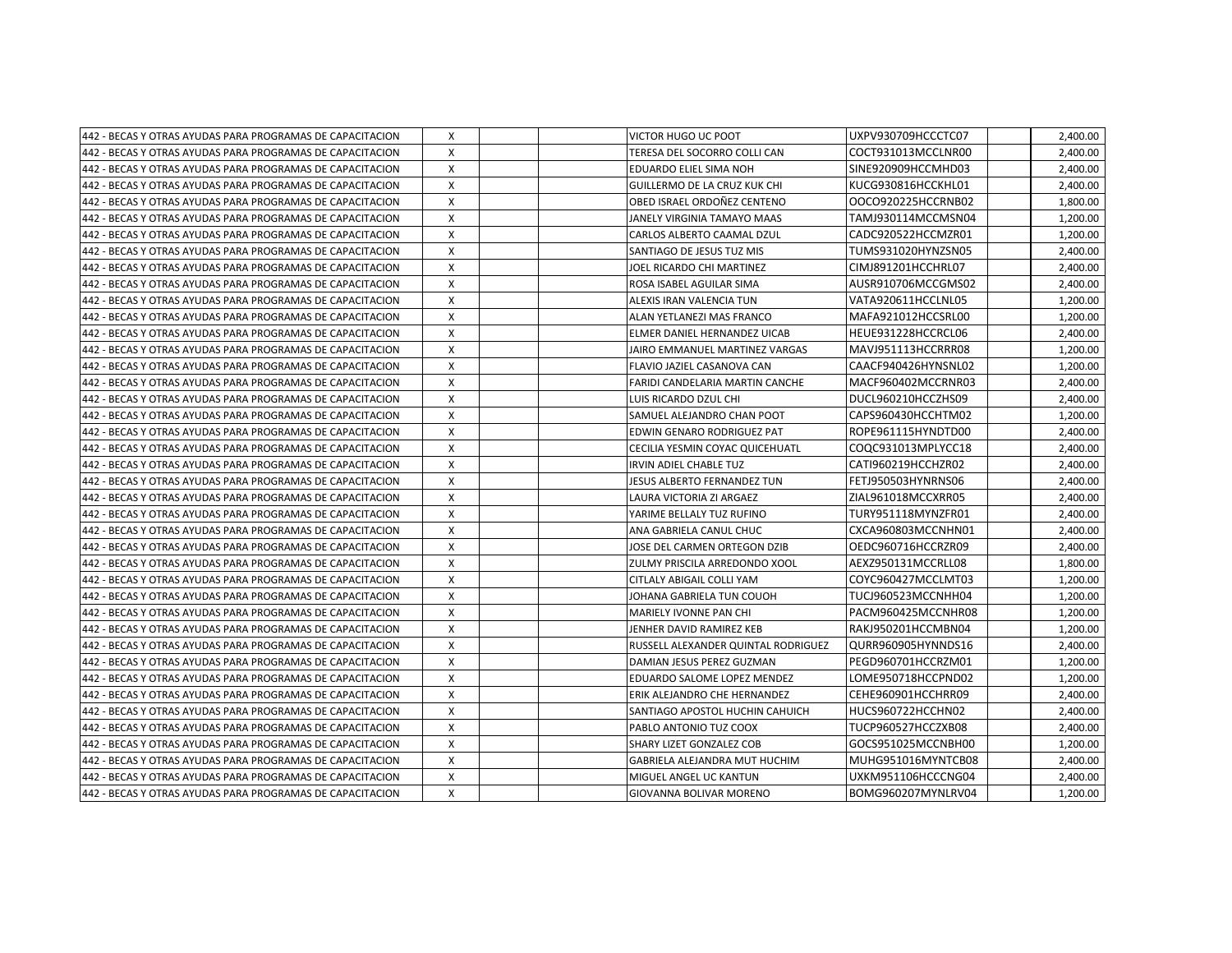| 442 - BECAS Y OTRAS AYUDAS PARA PROGRAMAS DE CAPACITACION | X        | LEYSA MAYEL UC MIS                | UXML951129MCCCSY09 | 2,400.00 |
|-----------------------------------------------------------|----------|-----------------------------------|--------------------|----------|
| 442 - BECAS Y OTRAS AYUDAS PARA PROGRAMAS DE CAPACITACION | X        | ALDO LEONEL PUCH AKE              | PUAA931207HCCCKL08 | 1,200.00 |
| 442 - BECAS Y OTRAS AYUDAS PARA PROGRAMAS DE CAPACITACION | X        | ANDY ARSENIO HUCHIN MIS           | HUMA950815HCCCSN04 | 2,400.00 |
| 442 - BECAS Y OTRAS AYUDAS PARA PROGRAMAS DE CAPACITACION | X        | SAUL GONZALO TUZ MAY              | TUMS960707HCCZYL08 | 2,400.00 |
| 442 - BECAS Y OTRAS AYUDAS PARA PROGRAMAS DE CAPACITACION | X        | JOSE ERMER PECH TUN               | PETE960415HCCCNR03 | 2,400.00 |
| 442 - BECAS Y OTRAS AYUDAS PARA PROGRAMAS DE CAPACITACION | X        | LISEIDY GUADALUPE HERNANDEZ DZUL  | HDEL960410MCCRZS02 | 1,800.00 |
| 442 - BECAS Y OTRAS AYUDAS PARA PROGRAMAS DE CAPACITACION | X        | ARIEL MANUEL AC MIS               | AXMA940629HYNCSR06 | 2,400.00 |
| 442 - BECAS Y OTRAS AYUDAS PARA PROGRAMAS DE CAPACITACION | X        | JEFFREY EDUARDO HOMA YAH          | HOYJ940304HYNMHF05 | 1,800.00 |
| 442 - BECAS Y OTRAS AYUDAS PARA PROGRAMAS DE CAPACITACION | X        | ROCIO DEL CARMEN SEGOVIA YAM      | SEYR850321MCCGMC05 | 2,400.00 |
| 442 - BECAS Y OTRAS AYUDAS PARA PROGRAMAS DE CAPACITACION | X        | ESTEBAN DANIEL UC BACAB           | UXBE890902HVZCCS01 | 2,400.00 |
| 442 - BECAS Y OTRAS AYUDAS PARA PROGRAMAS DE CAPACITACION | X        | <b>GILBERTO EFRAIN EUAN UICAB</b> | EUUG910531HYNNCL07 | 2,400.00 |
| 442 - BECAS Y OTRAS AYUDAS PARA PROGRAMAS DE CAPACITACION | X        | TERESITA DE JESÚS TUZ TUZ         | TUTT901015MQRZZR09 | 2,400.00 |
| 442 - BECAS Y OTRAS AYUDAS PARA PROGRAMAS DE CAPACITACION | X        | <b>MARIA TEOFILA MOO TAMAY</b>    | MOTT910125MCCXMF09 | 1,200.00 |
| 442 - BECAS Y OTRAS AYUDAS PARA PROGRAMAS DE CAPACITACION | X        | JOSÉ GAUDENCIO UC CAN             | UXCG911016HCCCND04 | 1,200.00 |
| 442 - BECAS Y OTRAS AYUDAS PARA PROGRAMAS DE CAPACITACION | $\times$ | JORGE ALEJANDRO KU DZUL           | KUDJ910424HYNXZR04 | 2,400.00 |
| 442 - BECAS Y OTRAS AYUDAS PARA PROGRAMAS DE CAPACITACION | X        | JOSE ANTONIO TUZ KUK              | TUKA891120HCCZKN18 | 2,400.00 |
| 442 - BECAS Y OTRAS AYUDAS PARA PROGRAMAS DE CAPACITACION | X        | FRANCISCO JAVIER COL PECH         | COPF910204HCCLCR02 | 1,200.00 |
| 442 - BECAS Y OTRAS AYUDAS PARA PROGRAMAS DE CAPACITACION | X        | FELIPE DE JESUS TUN CAUICH        | TUCF921012HCCNCL06 | 1,200.00 |
| 442 - BECAS Y OTRAS AYUDAS PARA PROGRAMAS DE CAPACITACION | X        | ERIK GONZALO PERERA COLLI         | PECE931011HYNRLR09 | 2,400.00 |
| 442 - BECAS Y OTRAS AYUDAS PARA PROGRAMAS DE CAPACITACION | X        | MARIA LILIANA KOYOC CAAMAL        | KOCL940113MCCYML04 | 2,400.00 |
| 442 - BECAS Y OTRAS AYUDAS PARA PROGRAMAS DE CAPACITACION | X        | MARCOS ALBERTO CHAN EK            | CAEM940406HCCHKR03 | 2,400.00 |
| 442 - BECAS Y OTRAS AYUDAS PARA PROGRAMAS DE CAPACITACION | X        | GRACIELA JOSEFINA GAMBOA HUCHIN   | GAHG900528MCCMCR03 | 2,400.00 |
| 442 - BECAS Y OTRAS AYUDAS PARA PROGRAMAS DE CAPACITACION | X        | YURIBIA OLIVIA MUCUL MARCIAL      | MUMY930712MQRCRR01 | 1,200.00 |
| 442 - BECAS Y OTRAS AYUDAS PARA PROGRAMAS DE CAPACITACION | $\times$ | EMMA CANDELARIA CHI CHI           | CICE920413MCCHHM02 | 2,400.00 |
| 442 - BECAS Y OTRAS AYUDAS PARA PROGRAMAS DE CAPACITACION | X        | <b>FELIPE BALAN CAAMAL</b>        | BACF930121HCCLML02 | 1,200.00 |
| 442 - BECAS Y OTRAS AYUDAS PARA PROGRAMAS DE CAPACITACION | X        | JOSE ALEJANDRO CAUICH GAMBOA      | CXGA940521HYNCML08 | 1,200.00 |
| 442 - BECAS Y OTRAS AYUDAS PARA PROGRAMAS DE CAPACITACION | X        | JESUS ALBERTO CANUL PISTE         | CAPJ921106HCCNSS04 | 1,200.00 |
| 442 - BECAS Y OTRAS AYUDAS PARA PROGRAMAS DE CAPACITACION | X        | <b>BLANCA LUCERO EUAN COHUO</b>   | EUCB921008MCCNHL00 | 2,400.00 |
| 442 - BECAS Y OTRAS AYUDAS PARA PROGRAMAS DE CAPACITACION | X        | LUIS FELIPE VELA KANTUN           | VEKL940927HQRLNS04 | 1,200.00 |
| 442 - BECAS Y OTRAS AYUDAS PARA PROGRAMAS DE CAPACITACION | X        | JOSE ALEJANDRO CHI EUAN           | CIEA930809HCCHNL08 | 2,400.00 |
| 442 - BECAS Y OTRAS AYUDAS PARA PROGRAMAS DE CAPACITACION | X        | CARLOS ALFREDO HERRERA KU         | HEKC940701HYNRXR03 | 2,400.00 |
| 442 - BECAS Y OTRAS AYUDAS PARA PROGRAMAS DE CAPACITACION | X        | ANGEL MANUEL PECH HU              | PEHA940927HYNCXN08 | 2,400.00 |
| 442 - BECAS Y OTRAS AYUDAS PARA PROGRAMAS DE CAPACITACION | X        | MIGUEL ANGEL HUCHIM HUCHIM        | HUHM940105HYNCCG06 | 2,400.00 |
| 442 - BECAS Y OTRAS AYUDAS PARA PROGRAMAS DE CAPACITACION | $\times$ | EINAR RUDERY DEL CARMEN CAN CHI   | CACE940714HCCNHN07 | 2,400.00 |
| 442 - BECAS Y OTRAS AYUDAS PARA PROGRAMAS DE CAPACITACION | X        | DANIEL ALEXANDER MOO CIH          | MOCD940815HYNXHN05 | 2,400.00 |
| 442 - BECAS Y OTRAS AYUDAS PARA PROGRAMAS DE CAPACITACION | X        | LUIS ENRIQUE ESTRELLA CASANOVA    | EECL940714HCCSSS02 | 2,400.00 |
| 442 - BECAS Y OTRAS AYUDAS PARA PROGRAMAS DE CAPACITACION | X        | ANTONIO DE JESUS CAHUICH HUCHIN   | CAHA931228HCCHCN07 | 1,800.00 |
| 442 - BECAS Y OTRAS AYUDAS PARA PROGRAMAS DE CAPACITACION | X        | JOSE EDUARDO PECH POOT            | PEPE940819HCCCTD00 | 1,200.00 |
| 442 - BECAS Y OTRAS AYUDAS PARA PROGRAMAS DE CAPACITACION | X        | VERENICE DEL CARMEN CAUICH CHE    | CACV940727MCCCHR00 | 1,200.00 |
| 442 - BECAS Y OTRAS AYUDAS PARA PROGRAMAS DE CAPACITACION | X        | VICTOR ALEJANDRO MIJANGOS MIS     | MIMV930413HYNJSC04 | 2,400.00 |
| 442 - BECAS Y OTRAS AYUDAS PARA PROGRAMAS DE CAPACITACION | X        | PABLO ASAEL CRUZ RUIZ             | CURP940221HCCRZB01 | 1,200.00 |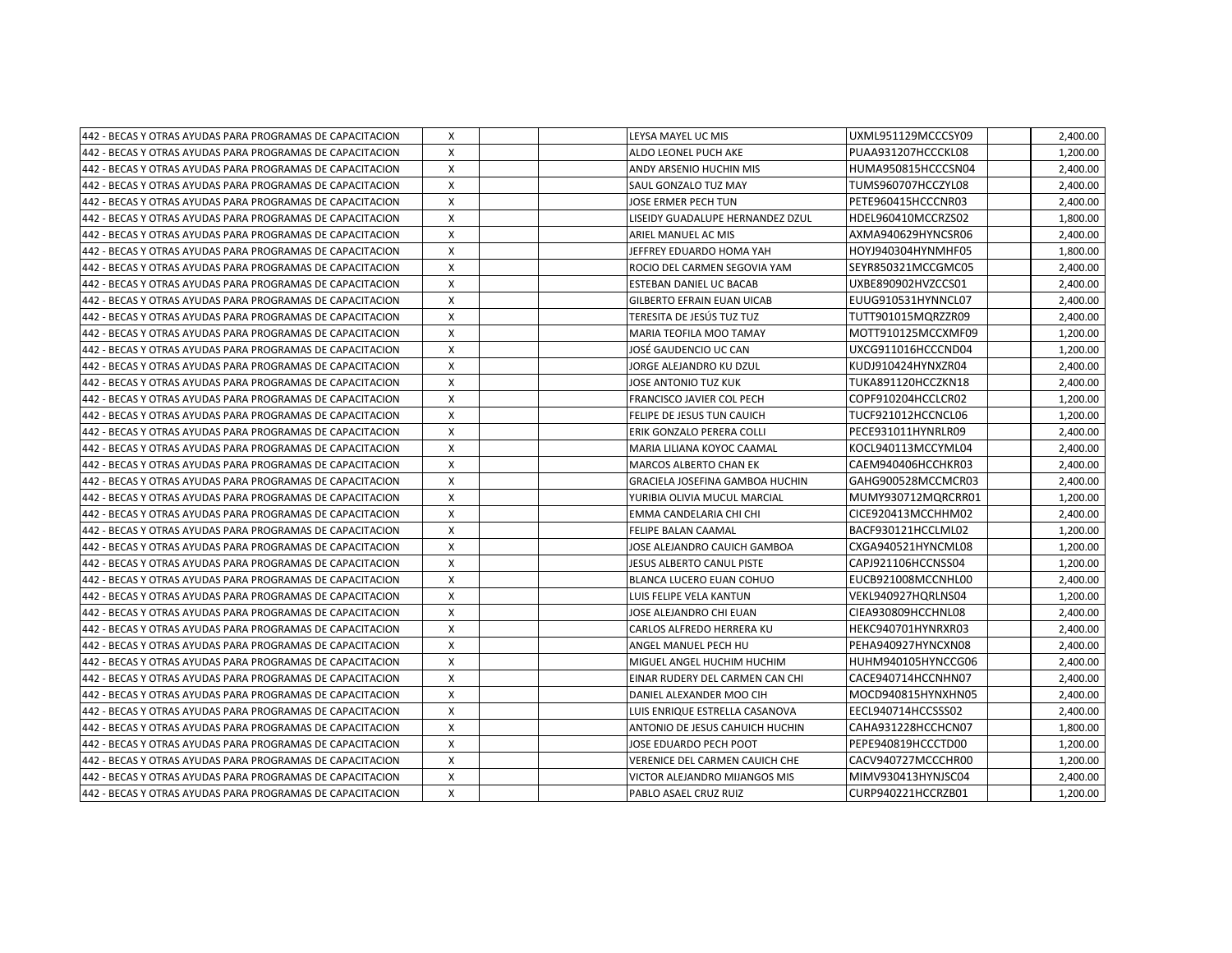| 442 - BECAS Y OTRAS AYUDAS PARA PROGRAMAS DE CAPACITACION  | X            |  | JUAN ALBERTO GARDUÑO MAGAÑA          | GAMJ931209HCCRGN00 | 1,200.00 |
|------------------------------------------------------------|--------------|--|--------------------------------------|--------------------|----------|
| 442 - BECAS Y OTRAS AYUDAS PARA PROGRAMAS DE CAPACITACION  | X            |  | ALEJANDRO FARFAN COOX                | FACA930625HQRRXL00 | 2,400.00 |
| 442 - BECAS Y OTRAS AYUDAS PARA PROGRAMAS DE CAPACITACION  | X            |  | <b>CARLOS ALBERTO KEB CHI</b>        | KECC93111OHCCBHR03 | 2.400.00 |
| 442 - BECAS Y OTRAS AYUDAS PARA PROGRAMAS DE CAPACITACION  | X            |  | <b>FRANCISCO JAVIER AGUILAR POOT</b> | AUPF921101HCCGTR02 | 2,400.00 |
| 442 - BECAS Y OTRAS AYUDAS PARA PROGRAMAS DE CAPACITACION  | X            |  | PERLA ESMERALDA BACAB EUAN           | BAEP940626MCCCNR02 | 2,400.00 |
| 442 - BECAS Y OTRAS AYUDAS PARA PROGRAMAS DE CAPACITACION  | X            |  | <b>OSVALDO CAN MARTIN</b>            | CAMO920920HCCNRS00 | 2,400.00 |
| 442 - BECAS Y OTRAS AYUDAS PARA PROGRAMAS DE CAPACITACION  | x            |  | FLAVIO EDUARDO BALAN CAAMAS          | BACF941101HCCLML07 | 1,200.00 |
| 442 - BECAS Y OTRAS AYUDAS PARA PROGRAMAS DE CAPACITACION  | X            |  | <b>GRACIELA BEATRIZ YAH BALAM</b>    | YABG940504MCCHLR00 | 1,200.00 |
| 442 - BECAS Y OTRAS AYUDAS PARA PROGRAMAS DE CAPACITACION  | X            |  | <b>FRANCISCO JAVIER UC KEB</b>       | UXKF930203HYNCBR08 | 2,400.00 |
| 442 - BECAS Y OTRAS AYUDAS PARA PROGRAMAS DE CAPACITACION  | x            |  | JOSE ALEJANDRO FERNANDEZ CANUL       | FECA940227HYNRNL03 | 2,400.00 |
| 442 - BECAS Y OTRAS AYUDAS PARA PROGRAMAS DE CAPACITACION  | X            |  | <b>FANNY ARELI CANUL HAAS</b>        | CAHF940919MCCNSN07 | 2,400.00 |
| 442 - BECAS Y OTRAS AYUDAS PARA PROGRAMAS DE CAPACITACION  | $\mathsf{x}$ |  | DENNIS ALFONSO EK DZUL               | EXDD931018HCCKZN03 | 1,200.00 |
| 442 - BECAS Y OTRAS AYUDAS PARA PROGRAMAS DE CAPACITACION  | X            |  | <b>GILBERTO ROMAN AKE QUIJANO</b>    | AEQG960120HCCKJL04 | 1,200.00 |
| 442 - BECAS Y OTRAS AYUDAS PARA PROGRAMAS DE CAPACITACION  | X            |  | JESUS ISRAEL NAAL XOOL               | NAXJ900826HCCLLS01 | 2,400.00 |
| 442 - BECAS Y OTRAS AYUDAS PARA PROGRAMAS DE CAPACITACION  | X            |  | ARACELI DEL SOCORRO CAAMAL CHAN      | CXCA930906MCCMHR02 | 650.00   |
| 442 - BECAS Y OTRAS AYUDAS PARA PROGRAMAS DE CAPACITACION  | X            |  | KARLA PAOLA YAM UICAB                | YAUK940409MCCMCR07 | 650.00   |
| 442 - BECAS Y OTRAS AYUDAS PARA PROGRAMAS DE CAPACITACION  | X            |  | LEYDI MARLENE CHUC TEC               | CUTL940114MCCHCY07 | 650.00   |
| 442 - BECAS Y OTRAS AYUDAS PARA PROGRAMAS DE CAPACITACION  | X            |  | <b>MARCOS ALBERTO CHAN EK</b>        | CAEM940406HCCHKR03 | 650.00   |
| 442 - BECAS Y OTRAS AYUDAS PARA PROGRAMAS DE CAPACITACION  | X            |  | LAYDA ARELI CAUICH UC                | CAUL930819MCCCCY04 | 650.00   |
| 442 - BECAS Y OTRAS AYUDAS PARA PROGRAMAS DE CAPACITACION  | Χ            |  | FATIMA INDIRA CAUICH NAAL            | CANF921224MCCCLT03 | 650.00   |
| 442 - BECAS Y OTRAS AYUDAS PARA PROGRAMAS DE CAPACITACION  | X            |  | BRENDA YAZMIN BAUTISTA AKE           | BAAB931227MCCTKR09 | 650.00   |
| 442 - BECAS Y OTRAS AYUDAS PARA PROGRAMAS DE CAPACITACION  | $\times$     |  | MARIA DE ATOCHA LOPEZ UC             | LOUA940110MCCPCT02 | 650.00   |
| 442 - BECAS Y OTRAS AYUDAS PARA PROGRAMAS DE CAPACITACION  | x            |  | EMMA CANDELARIA CHI CHI              | CICE920413MCCHHM02 | 650.00   |
| 442 - BECAS Y OTRAS AYUDAS PARA PROGRAMAS DE CAPACITACION  | Χ            |  | LIZZETH MARIENE CAUICH TUCUCH        | CATL960807MCCCCZ06 | 650.00   |
| 442 - BECAS Y OTRAS AYUDAS PARA PROGRAMAS DE CAPACITACION  | $\mathsf{x}$ |  | JESSICA ADELAIDA NAAL UC             | NAUJ960314MCCLCS00 | 650.00   |
| 442 - BECAS Y OTRAS AYUDAS PARA PROGRAMAS DE CAPACITACION  | X            |  | SAULO ADAN CEH HUCHIN                | CEHS841026HCCHCL01 | 650.00   |
| 442 - BECAS Y OTRAS AYUDAS PARA PROGRAMAS DE CAPACITACION  | X            |  | SERGIO IVAN BRITO CITUK              | BICS940714HYNRTR05 | 650.00   |
| 442 - BECAS Y OTRAS AYUDAS PARA PROGRAMAS DE CAPACITACION  | X            |  | ANGEL JESUS UC CASANOVA              | UXCA860904HYNCSN03 | 650.00   |
| 442 - BECAS Y OTRAS AYUDAS PARA PROGRAMAS DE CAPACITACION  | X            |  | MIRIAM GUADALUPE CHI VILLANUEVA      | CIVM931214MCCHLR06 | 650.00   |
| 442 - BECAS Y OTRAS AYUDAS PARA PROGRAMAS DE CAPACITACION  | Χ            |  | <b>MARIA LUISA CAUICH EK</b>         | CAEL910902MCCCKS00 | 650.00   |
| 1442 - BECAS Y OTRAS AYUDAS PARA PROGRAMAS DE CAPACITACION | $\mathsf{x}$ |  | NATANAEL PUC CANUL                   | PUCN880104HCCCNT01 | 650.00   |
| 1442 - BECAS Y OTRAS AYUDAS PARA PROGRAMAS DE CAPACITACION | X            |  | <b>EDUARDO COHUO KU</b>              | COKE930118HCCHXD09 | 650.00   |
| 1442 - BECAS Y OTRAS AYUDAS PARA PROGRAMAS DE CAPACITACION | X            |  | MAYRA BEATRIZ DZIB CHIN              | DICM940626MCCZHY05 | 650.00   |
| 442 - BECAS Y OTRAS AYUDAS PARA PROGRAMAS DE CAPACITACION  | Χ            |  | ANA GABRIELA CALAN BALAN             | CABA931006MCCLLN07 | 650.00   |
| 442 - BECAS Y OTRAS AYUDAS PARA PROGRAMAS DE CAPACITACION  | X            |  | ALICIA KANTUN KANTUN                 | KXKA940621MCCNNL07 | 650.00   |
| 442 - BECAS Y OTRAS AYUDAS PARA PROGRAMAS DE CAPACITACION  | Χ            |  | NELDA DEL CARMEN CAN EK              | CAEN940714MCCNKL04 | 650.00   |
| 442 - BECAS Y OTRAS AYUDAS PARA PROGRAMAS DE CAPACITACION  | Χ            |  | <b>ANDRES GARCIA MORENO</b>          | GAMA941011HCCRRN08 | 650.00   |
| 442 - BECAS Y OTRAS AYUDAS PARA PROGRAMAS DE CAPACITACION  | X            |  | CITLALI YAZARETH MAY HEREDIA         | MAHC930704MCCYRT05 | 650.00   |
| 442 - BECAS Y OTRAS AYUDAS PARA PROGRAMAS DE CAPACITACION  | x            |  | RICARDO SALATIEL GARCIA MAY          | GAMR930407HYNRYC03 | 650.00   |
| 442 - BECAS Y OTRAS AYUDAS PARA PROGRAMAS DE CAPACITACION  | X            |  | RAFAEL ARCANGEL MOO CAUICH           | MOCR920429HYNXCF08 | 650.00   |
| 442 - BECAS Y OTRAS AYUDAS PARA PROGRAMAS DE CAPACITACION  | X            |  | MARIA YESEÑA CAN AKE                 | CAAY921014MCCNKS05 | 650.00   |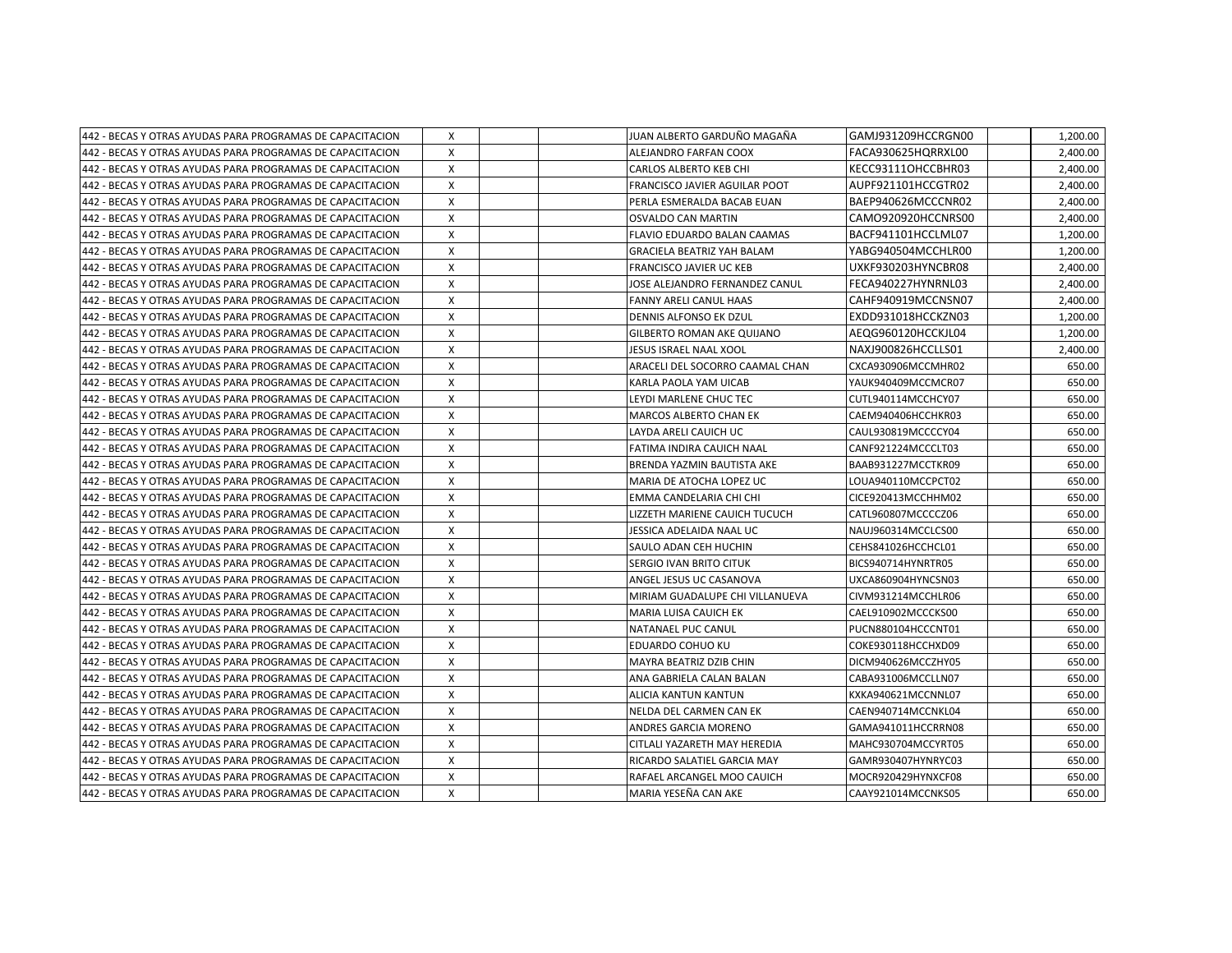| 442 - BECAS Y OTRAS AYUDAS PARA PROGRAMAS DE CAPACITACION | X        |  | ADDY GABRIELA BALAM CAAMAL          | BACA960205MCCLMMD05 | 650.00 |
|-----------------------------------------------------------|----------|--|-------------------------------------|---------------------|--------|
| 442 - BECAS Y OTRAS AYUDAS PARA PROGRAMAS DE CAPACITACION | X        |  | ERIKA DE LA CRUZ BALAM KUMUL        | BAKE960503MYNLMR00  | 650.00 |
| 442 - BECAS Y OTRAS AYUDAS PARA PROGRAMAS DE CAPACITACION | X        |  | IMARIA SELENA UC PECH               | UXPS960706MCCCL05   | 650.00 |
| 442 - BECAS Y OTRAS AYUDAS PARA PROGRAMAS DE CAPACITACION | X        |  | RUBI GUADALUPE GARCIA ORDOÑEZ       | GAOR950314MCCRRB13  | 650.00 |
| 442 - BECAS Y OTRAS AYUDAS PARA PROGRAMAS DE CAPACITACION | X        |  | RUBIEL ALEXANDER UICAB PINTO        | UIPR960320HCCCNB06  | 650.00 |
| 442 - BECAS Y OTRAS AYUDAS PARA PROGRAMAS DE CAPACITACION | X        |  | VICTOR EDUARDO VIVAS PEREZ          | VIPV960722HCCVRC03  | 650.00 |
| 442 - BECAS Y OTRAS AYUDAS PARA PROGRAMAS DE CAPACITACION | X        |  | GIOVANA BOLIVAR MORENO              | BOMG960207MYNLRV04  | 650.00 |
| 442 - BECAS Y OTRAS AYUDAS PARA PROGRAMAS DE CAPACITACION | X        |  | VICTOR ALEXANDER REYES ANTONIO      | REAV951218HCCYNC06  | 650.00 |
| 442 - BECAS Y OTRAS AYUDAS PARA PROGRAMAS DE CAPACITACION | $\times$ |  | CRISTOPHER GERARDO NOH GARMA        | NOGC970726HCCHRR07  | 650.00 |
| 442 - BECAS Y OTRAS AYUDAS PARA PROGRAMAS DE CAPACITACION | X        |  | RAYMUNDO ESTRELLA PACHECO           | EEPR960608HCCSCY02  | 650.00 |
| 442 - BECAS Y OTRAS AYUDAS PARA PROGRAMAS DE CAPACITACION | X        |  | ANTONIO DE JESUS POOT ULLOA         | POUA941206HCCTLN00  | 650.00 |
| 442 - BECAS Y OTRAS AYUDAS PARA PROGRAMAS DE CAPACITACION | X        |  | LUIS FERNANDO DZIB PAT              | DIPL940925HCCZTS08  | 650.00 |
| 442 - BECAS Y OTRAS AYUDAS PARA PROGRAMAS DE CAPACITACION | X        |  | MARIO JAVIER MORENO CAAMAL          | MOCM941127HCCRMR09  | 650.00 |
| 442 - BECAS Y OTRAS AYUDAS PARA PROGRAMAS DE CAPACITACION | X        |  | VICTOR EMILIO RODRIGUEZ VAZQUEZ     | ROVV940606HYNDZC07  | 650.00 |
| 442 - BECAS Y OTRAS AYUDAS PARA PROGRAMAS DE CAPACITACION | X        |  | JESUS ERNESTO GARRIDO KU            | GAKJ930223HYNRXS01  | 650.00 |
| 442 - BECAS Y OTRAS AYUDAS PARA PROGRAMAS DE CAPACITACION | X        |  | JOSE RAFAEL TAMAY CHUC              | TACR930701HCCMHF02  | 650.00 |
| 442 - BECAS Y OTRAS AYUDAS PARA PROGRAMAS DE CAPACITACION | X        |  | <b>MARCOS ALBERTO CAN NAAL</b>      | CANM930103HCCNLR08  | 650.00 |
| 442 - BECAS Y OTRAS AYUDAS PARA PROGRAMAS DE CAPACITACION | $\times$ |  | ERIC JAVIER CHI MAY                 | CIME920213HYNHYR07  | 650.00 |
| 442 - BECAS Y OTRAS AYUDAS PARA PROGRAMAS DE CAPACITACION | X        |  | JORGE ALBERTO MAY PUC               | MAPJ930114HCCYCR02  | 650.00 |
| 442 - BECAS Y OTRAS AYUDAS PARA PROGRAMAS DE CAPACITACION | $\times$ |  | IWENDY BEATRIZ UH TUN               | UXTW920602MCCHNN05  | 650.00 |
| 442 - BECAS Y OTRAS AYUDAS PARA PROGRAMAS DE CAPACITACION | X        |  | MAYRA DEL SOCORRO MUKUL DZIB        | MUDM930129MCCKZY01  | 650.00 |
| 442 - BECAS Y OTRAS AYUDAS PARA PROGRAMAS DE CAPACITACION | $\times$ |  | <b>GONZALO DANIEL QUEN MARQUEZ</b>  | QUMG910628HVZNRN06  | 650.00 |
| 442 - BECAS Y OTRAS AYUDAS PARA PROGRAMAS DE CAPACITACION | X        |  | MARIO ALBERTO CAAMAL CHABLE         | CACM930424HCCMHR03  | 650.00 |
| 442 - BECAS Y OTRAS AYUDAS PARA PROGRAMAS DE CAPACITACION | Χ        |  | JUAN CARLOS BALAN CAAMAL            | BACJ910406HCCLMN04  | 650.00 |
| 442 - BECAS Y OTRAS AYUDAS PARA PROGRAMAS DE CAPACITACION | X        |  | <b>ISAIAS CHI UITZ</b>              | CIUI900824HCCHTS16  | 650.00 |
| 442 - BECAS Y OTRAS AYUDAS PARA PROGRAMAS DE CAPACITACION | X        |  | LUIS FELIPE CANCHE DZIB             | CADL930205HCCNZS01  | 650.00 |
| 442 - BECAS Y OTRAS AYUDAS PARA PROGRAMAS DE CAPACITACION | X        |  | LUIS ALFREDO CAAMAL MUKUL           | CAML930501HCCMKS09  | 650.00 |
| 442 - BECAS Y OTRAS AYUDAS PARA PROGRAMAS DE CAPACITACION | Χ        |  | LUIS ALONSO BACAB EK                | BAEL930130HCCCKS08  | 650.00 |
| 442 - BECAS Y OTRAS AYUDAS PARA PROGRAMAS DE CAPACITACION | Χ        |  | ARIANNA ABIGAIL CHI DZIB            | CIDA950721MCCHZR08  | 650.00 |
| 442 - BECAS Y OTRAS AYUDAS PARA PROGRAMAS DE CAPACITACION | X        |  | ILEANA PATRICIA DZIB PAT            | DIPI960624MCCZTL03  | 650.00 |
| 442 - BECAS Y OTRAS AYUDAS PARA PROGRAMAS DE CAPACITACION | X        |  | ISOFIA ALEJANDRA SANCHEZ MAY        | SAMS960829MCCNYF06  | 650.00 |
| 442 - BECAS Y OTRAS AYUDAS PARA PROGRAMAS DE CAPACITACION | X        |  | LIBNI AZAEL MAAS HERNANDEZ          | MAHL960526HCCSRB02  | 650.00 |
| 442 - BECAS Y OTRAS AYUDAS PARA PROGRAMAS DE CAPACITACION | X        |  | ARELY ANAHI ITZA COLLI              | IACA960421MCCTLR07  | 650.00 |
| 442 - BECAS Y OTRAS AYUDAS PARA PROGRAMAS DE CAPACITACION | X        |  | CELINA ASTERIA AYIL NAAL            | AINC951029MCCYLL08  | 650.00 |
| 442 - BECAS Y OTRAS AYUDAS PARA PROGRAMAS DE CAPACITACION | X        |  | MARIA DEL SOCORRO CHI CHI           | CICS951202MCCHHC07  | 650.00 |
| 442 - BECAS Y OTRAS AYUDAS PARA PROGRAMAS DE CAPACITACION | Χ        |  | JADE DAYNEF CHI CORTEZ              | CICJ960411MCCHRD06  | 650.00 |
| 442 - BECAS Y OTRAS AYUDAS PARA PROGRAMAS DE CAPACITACION | X        |  | JENNIFER ABIGAIL UC CENTENO         | UXCJ950805MCCCNN00  | 650.00 |
| 442 - BECAS Y OTRAS AYUDAS PARA PROGRAMAS DE CAPACITACION | X        |  | <b>GERARDO HERNANDEZ JUAREZ</b>     | HEJG940319HVZRRR08  | 650.00 |
| 442 - BECAS Y OTRAS AYUDAS PARA PROGRAMAS DE CAPACITACION | X        |  | LUCY MINERVA TZEEK COLLI            | TECL920203MCCZLC03  | 650.00 |
| 442 - BECAS Y OTRAS AYUDAS PARA PROGRAMAS DE CAPACITACION | X        |  | <b>GLORIA YARITZA ARGAEZ HUCHIN</b> | AAHG950413MCCRCL03  | 650.00 |
| 442 - BECAS Y OTRAS AYUDAS PARA PROGRAMAS DE CAPACITACION | X        |  | HERMINIA JAZMÍN EK HAAS             | EXHH950823MCCKSR05  | 650.00 |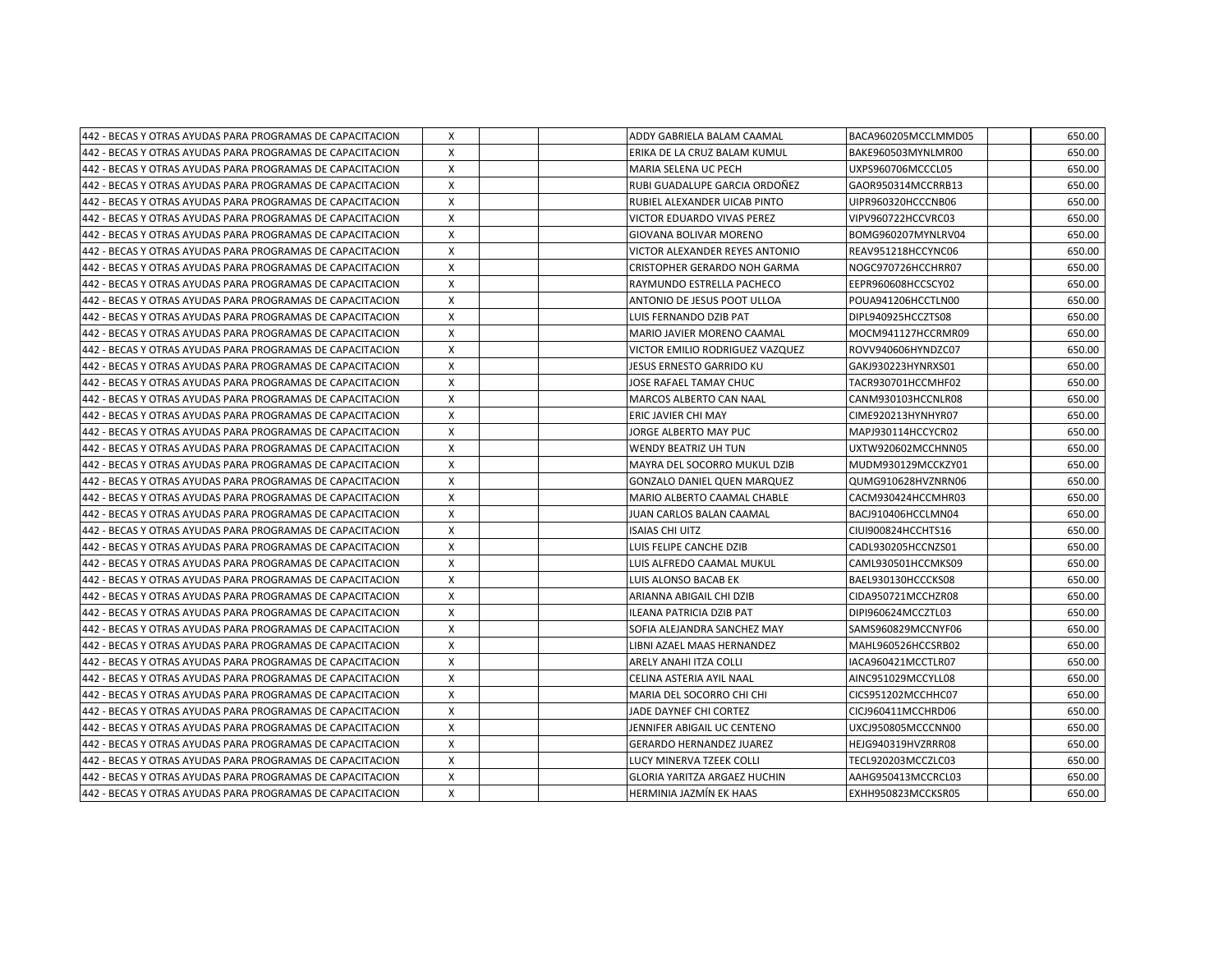| 442 - BECAS Y OTRAS AYUDAS PARA PROGRAMAS DE CAPACITACION  | х            | <b>FABIOLA MEZA MAY</b>             | MEMF941226MCCZYB08  | 650.00 |
|------------------------------------------------------------|--------------|-------------------------------------|---------------------|--------|
| 1442 - BECAS Y OTRAS AYUDAS PARA PROGRAMAS DE CAPACITACION | $\mathsf{x}$ | AZELA GUADALUPE KANTUN CAN          | FXCA941207MCCNNZ08  | 650.00 |
| 1442 - BECAS Y OTRAS AYUDAS PARA PROGRAMAS DE CAPACITACION | $\times$     | <b>GERARDO ANTONIO PACAB PRIETO</b> | PAPG930217HYNCRR01  | 650.00 |
| 442 - BECAS Y OTRAS AYUDAS PARA PROGRAMAS DE CAPACITACION  | x            | DIANA BEATRIZ KU CIH                | KUCD950919MYNXHN09  | 650.00 |
| 442 - BECAS Y OTRAS AYUDAS PARA PROGRAMAS DE CAPACITACION  | X            | DELMI IRACEMA CHABLE YAH            | CAYD881025MCCHHL08  | 650.00 |
| 442 - BECAS Y OTRAS AYUDAS PARA PROGRAMAS DE CAPACITACION  | X            | REYNA CAROLINA POOL CAUICH          | POCR950527MYNLCY09  | 650.00 |
| 442 - BECAS Y OTRAS AYUDAS PARA PROGRAMAS DE CAPACITACION  | X            | EVA LETICIA COLLI CANCHE            | COCE950519MCCLNV05  | 650.00 |
| 442 - BECAS Y OTRAS AYUDAS PARA PROGRAMAS DE CAPACITACION  | X            | KARIME ANGELICA POOT UUH            | POUK940806MCCTHR07  | 650.00 |
| 442 - BECAS Y OTRAS AYUDAS PARA PROGRAMAS DE CAPACITACION  | X            | ANDRE JAFET CAAMAL TUN              | CATA931202HCCMNN04  | 650.00 |
| 442 - BECAS Y OTRAS AYUDAS PARA PROGRAMAS DE CAPACITACION  | X            | ADDAN JESUS VALLADARES COLLI        | VXCA931222HCCLLD07  | 650.00 |
| 442 - BECAS Y OTRAS AYUDAS PARA PROGRAMAS DE CAPACITACION  | X            | SERGIO JOEL AMEZQUITA AKE           | AEAS940305HCCMKR05  | 650.00 |
| 1442 - BECAS Y OTRAS AYUDAS PARA PROGRAMAS DE CAPACITACION | X            | FRANKLIN ALEJANDRO COHUO CHI        | COCF940803HCCHHR00  | 650.00 |
| 1442 - BECAS Y OTRAS AYUDAS PARA PROGRAMAS DE CAPACITACION | X            | TANIA MARITZA UC POOT               | UXPT940102MCCCTN00  | 650.00 |
| 442 - BECAS Y OTRAS AYUDAS PARA PROGRAMAS DE CAPACITACION  | $\mathsf{x}$ | JAVIER ANTONIO CHI DZUL             | CIDJ940314HCCHZV01  | 650.00 |
| 442 - BECAS Y OTRAS AYUDAS PARA PROGRAMAS DE CAPACITACION  | $\times$     | RUBICELY YASMIN CHI UC              | CUIR920519MCCHCB06  | 650.00 |
| 442 - BECAS Y OTRAS AYUDAS PARA PROGRAMAS DE CAPACITACION  | x            | JONATHAN SANTIAGO DZIB CAUICH       | DICJ931107HCCZCN03  | 650.00 |
| 442 - BECAS Y OTRAS AYUDAS PARA PROGRAMAS DE CAPACITACION  | X            | LEYDI AURORA KANTUN DAMIAN          | KADL930906MCCNMY09  | 650.00 |
| 442 - BECAS Y OTRAS AYUDAS PARA PROGRAMAS DE CAPACITACION  | X            | <b>BENHUR ORTEGON CABALLERO</b>     | OECB931111HCCRBN03  | 650.00 |
| 442 - BECAS Y OTRAS AYUDAS PARA PROGRAMAS DE CAPACITACION  | X            | JORGE LUIS EK CHIM                  | EXCJ940616HCCKHR01  | 650.00 |
| 442 - BECAS Y OTRAS AYUDAS PARA PROGRAMAS DE CAPACITACION  | X            | IVAN ANTONIO CHAN CUA               | CACI930622HYNHXV07  | 650.00 |
| 442 - BECAS Y OTRAS AYUDAS PARA PROGRAMAS DE CAPACITACION  | X            | CINTHIA NAYELI COLLI KU             | COKC931115MCCLXN04  | 650.00 |
| 442 - BECAS Y OTRAS AYUDAS PARA PROGRAMAS DE CAPACITACION  | Χ            | JANELY VIRGINIA TAMAYO MAAS         | TAMJ930114MCCMSN04  | 650.00 |
| 442 - BECAS Y OTRAS AYUDAS PARA PROGRAMAS DE CAPACITACION  | X            | <b>CINDIALY YULIET KU CANUL</b>     | KUCC930611MCCXNN08  | 650.00 |
| 442 - BECAS Y OTRAS AYUDAS PARA PROGRAMAS DE CAPACITACION  | $\mathsf{x}$ | GEMALY ELISAMA EK HERNÁNDEZ         | EXHG931026MCCKRM07  | 650.00 |
| 442 - BECAS Y OTRAS AYUDAS PARA PROGRAMAS DE CAPACITACION  | X            | BETZY MARIELA TZEC TZUC             | TETB961206MYNZZTO2  | 650.00 |
| 442 - BECAS Y OTRAS AYUDAS PARA PROGRAMAS DE CAPACITACION  | X            | LUZ DEL ALBA MIGUELINA KANTUN MAY   | KAML960902MYNNYZ18  | 650.00 |
| 1442 - BECAS Y OTRAS AYUDAS PARA PROGRAMAS DE CAPACITACION | $\mathsf{x}$ | CECILIA GUADALUPE CAN CAUICH        | CACC910305MCCNCC04  | 650.00 |
| 1442 - BECAS Y OTRAS AYUDAS PARA PROGRAMAS DE CAPACITACION | X            | ROSALBA DEL CARMEN EK PISTE         | EXPR950128MCCKSS05  | 650.00 |
| 442 - BECAS Y OTRAS AYUDAS PARA PROGRAMAS DE CAPACITACION  | Χ            | DANELLY GUADALUPE GUTIERREZ CHAN    | GUCD931219MYNTHN02  | 650.00 |
| 442 - BECAS Y OTRAS AYUDAS PARA PROGRAMAS DE CAPACITACION  | X            | GUADALUPE TRINIDAD TAMAY KU         | TAKG950707MCCMXD02  | 650.00 |
| 442 - BECAS Y OTRAS AYUDAS PARA PROGRAMAS DE CAPACITACION  | X            | DIANA KARIME PECH BACAB             | PEBD950124MCCCCN06  | 650.00 |
| 442 - BECAS Y OTRAS AYUDAS PARA PROGRAMAS DE CAPACITACION  | X            | GIOVANA SARAI CHAN ALPUCHE          | CAAG941027MCCHLV12  | 650.00 |
| 442 - BECAS Y OTRAS AYUDAS PARA PROGRAMAS DE CAPACITACION  | X            | CINTHYA GUADALUPE MAY CONTRERAS     | MACC941210MCCYNN02  | 650.00 |
| 442 - BECAS Y OTRAS AYUDAS PARA PROGRAMAS DE CAPACITACION  | X            | DIEGO ARCANGEL POOT POOT            | POPD940317HCCTTG02  | 650.00 |
| 442 - BECAS Y OTRAS AYUDAS PARA PROGRAMAS DE CAPACITACION  | x            | MARIA CONCEPCION MAAS UC            | MAUC940807MCCSCN05  | 650.00 |
| 442 - BECAS Y OTRAS AYUDAS PARA PROGRAMAS DE CAPACITACION  | $\mathsf{x}$ | DOLORES DEL ROSARIO LOPEZ UC        | LOUD960117MCCPCL05  | 650.00 |
| 442 - BECAS Y OTRAS AYUDAS PARA PROGRAMAS DE CAPACITACION  | $\mathsf{x}$ | ANGEL JESUS ALPUCHE REYES           | AURA960817HCCLYN04  | 650.00 |
| 1442 - BECAS Y OTRAS AYUDAS PARA PROGRAMAS DE CAPACITACION | X            | NIVER OSMAR PECH BALAN              | PEBN960221HYNCLV09  | 650.00 |
| 442 - BECAS Y OTRAS AYUDAS PARA PROGRAMAS DE CAPACITACION  | X            | CECILIA GABRIELA ZAMBRANO BURGUETE  | ZABC951029MCSMRC00  | 650.00 |
| 442 - BECAS Y OTRAS AYUDAS PARA PROGRAMAS DE CAPACITACION  | X            | NEFTALI DE JESUS ORDOÑEZ CENTENO    | OOCN951113HHCCRNF08 | 650.00 |
| 442 - BECAS Y OTRAS AYUDAS PARA PROGRAMAS DE CAPACITACION  | X            | RUBEN MANUEL MONTERO CUEVAS         | MOCR960505HCCNVB05  | 650.00 |